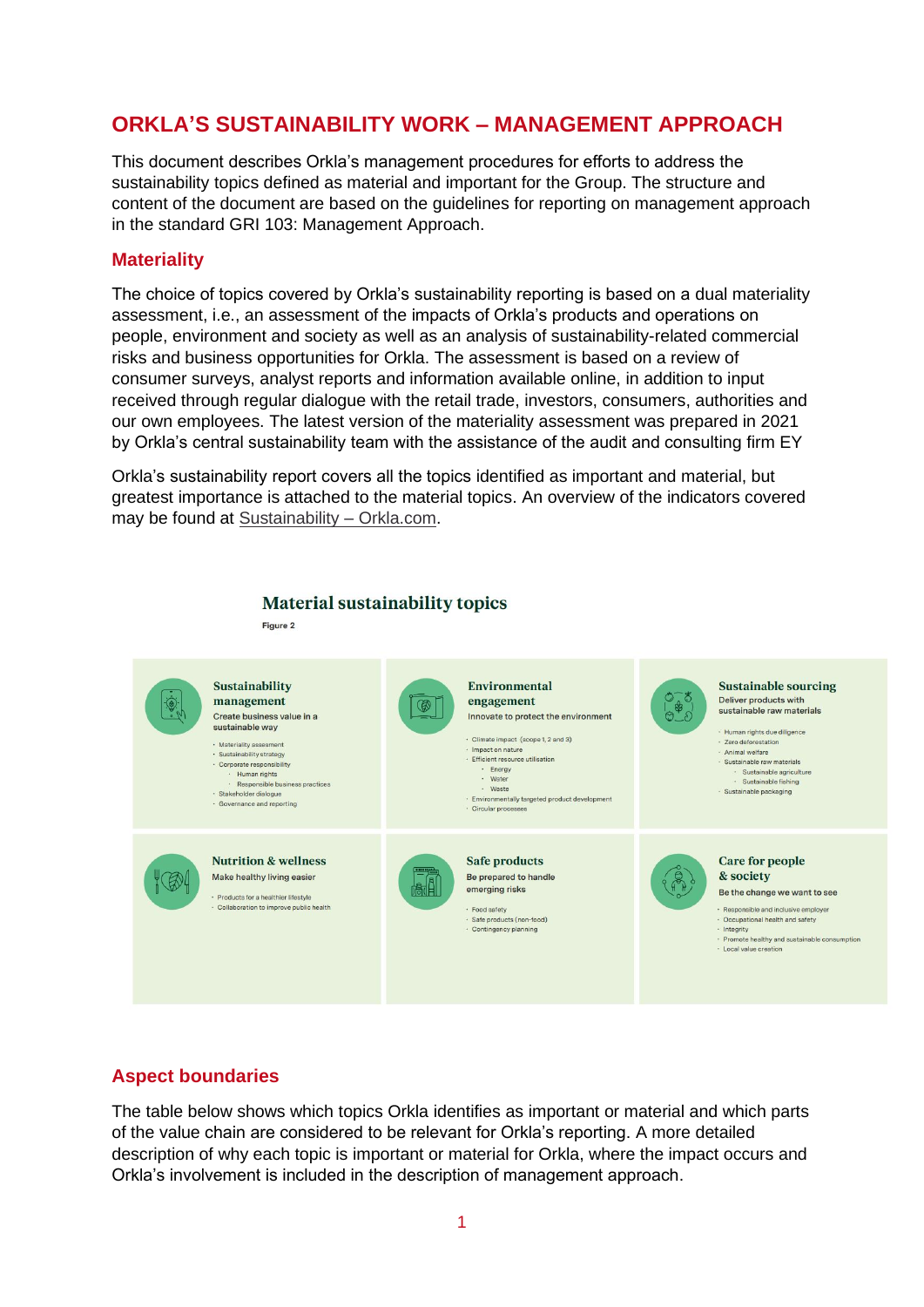| <b>Main topic</b>                      | <b>Material sub-topics</b>                      | <b>Related GRI topics</b>                                         | <b>Topic boundary</b>            |
|----------------------------------------|-------------------------------------------------|-------------------------------------------------------------------|----------------------------------|
| <b>Nutrition &amp;</b><br>Wellness     | <b>Healthy Lifestyle Products</b>               | Self-defined                                                      | Own operations                   |
|                                        | Collaboration to Improve Public<br>Health       | Self-defined                                                      | Entire value<br>chain            |
| <b>Safe Products</b>                   | Food Safety (Material)                          | GRI 416: Customer Health and Safety 2016                          | Entire value<br>chain            |
|                                        |                                                 | Self-defined                                                      | Own operations,<br>supply chain  |
|                                        | Safe Non-food Products                          | GRI 416: Customer Health and Safety 2016                          | Entire value<br>chain            |
|                                        | Contingency for New Safety Risk<br>Issues       | Self-defined                                                      | Entire value<br>chain            |
| Sustainable<br>Sourcing                | Sustainable Raw Materials                       | GRI 204: Procurement Practices 2016                               | Supply chain                     |
|                                        | Sustainable agriculture                         | GRI 308: Supplier Environmental<br>Assessment 2016                | Supply chain                     |
|                                        | Sustainable fishing                             | GRI 414: Supplier Social Assessment 2016                          | Supply chain                     |
|                                        | Sustainable Packaging                           | GRI 301: Materials 2016                                           | Entire value<br>chain            |
|                                        |                                                 | Self-defined                                                      | Entire value<br>chain            |
|                                        | <b>Animal Welfare</b>                           | Self-defined                                                      | Supply chain                     |
|                                        | Human rights due diligence                      | GRI 414: Supplier Social Assessment 2016                          | Supply chain                     |
|                                        | Zero deforestation                              | Self-defined                                                      | Supply chain                     |
|                                        |                                                 | GRI 307: Environmental Compliance 2016                            | Own operations                   |
|                                        | Climate Impact                                  | GRI 201: Economic Performance 2016                                | Own operations                   |
| Environmental<br><b>Engagement</b>     |                                                 | GRI 305: Emissions 2016                                           | Own operations,<br>raw materials |
|                                        | Environmentally targeted product<br>development | Self-defined                                                      | Entire value<br>chain            |
|                                        | <b>Efficient Resource Utilisation</b>           | GRI 302: Energy 2016                                              | Own operations                   |
|                                        | Energy                                          | GRI 103: Management Approach 2016                                 | Own operations                   |
|                                        | Water                                           | GRI 303: Water and Effluents 2018                                 | Own operations                   |
|                                        | Waste                                           | Self-defined                                                      | Own operations                   |
|                                        |                                                 | GRI 103: Management Approach 2016                                 | Own operations                   |
|                                        |                                                 | GRI 306: Effluents and Waste 2016                                 | Own operations                   |
|                                        | Impact on nature                                |                                                                   |                                  |
|                                        | Circular processes                              | $\overline{\phantom{a}}$                                          |                                  |
| <b>Care for</b><br>People &<br>Society | Responsible and inclusive employer              | GRI 201: Economic Performance 2016                                | Own operations                   |
|                                        |                                                 | GRI 202: Market Presence 2016                                     | Own operations                   |
|                                        |                                                 | GRI 401: Employment 2016                                          | Own operations                   |
|                                        |                                                 | GRI 402: Labour/Management Relations<br>2016                      | Own operations                   |
|                                        |                                                 | GRI 404: Training and Education 2016                              | Own operations                   |
|                                        |                                                 | GRI 405: Diversity and Equal Opportunity<br>2016                  | Own operations                   |
|                                        |                                                 | GRI 406: Non-Discrimination 2016                                  | Own operations                   |
|                                        |                                                 | GRI 407: Freedom of Association and<br>Collective Bargaining 2016 | Own operations                   |
|                                        |                                                 | GRI 408: Child Labour 2016                                        | Own operations,<br>supply chain  |
|                                        |                                                 | GRI 409: Forced or Compulsory Labour 2016                         | Own operations,<br>supply chain  |
|                                        |                                                 | GRI 412: Human Rights Assessment 2016                             | Own operations                   |
|                                        | Occupational Health and Safety                  | GRI 403: Occupational Health and Safety<br>2016                   | Own operations                   |
|                                        | Integrity                                       | GRI 205: Anti-Corruption 2016                                     | Own operations                   |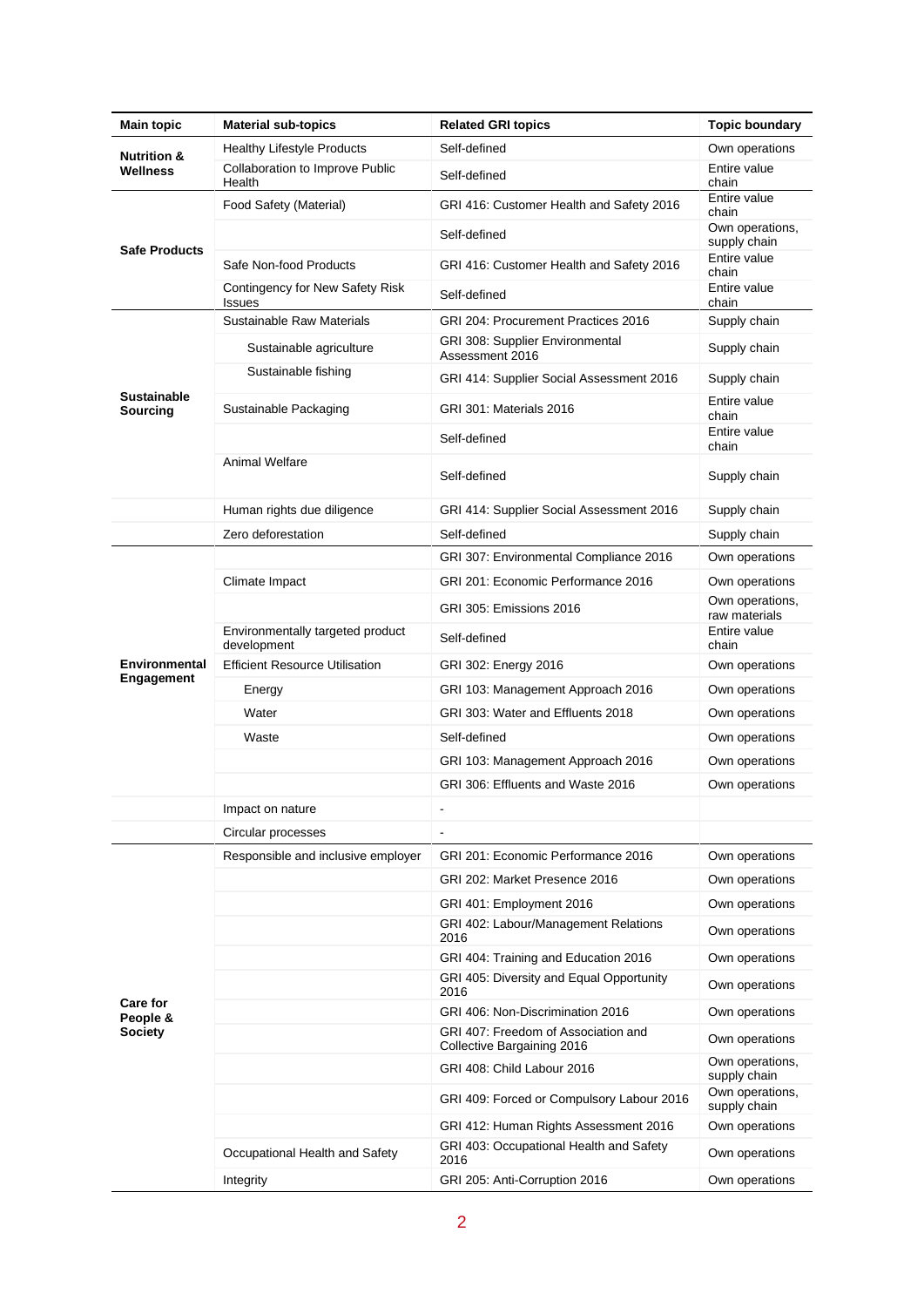|                                                | GRI 206: Anti-Competitive Behaviour 2016 | Own operations               |
|------------------------------------------------|------------------------------------------|------------------------------|
|                                                | GRI 418: Customer Privacy 2016           | Own operations               |
|                                                | GRI 419: Socioeconomic Compliance 2016   | Own operations               |
| Stakeholder Dialogue                           | GRI 415: Public Policy 2016              | Own operations.<br>community |
| Local value creation                           | GRI 201: Economic Performance 2016       | Own operations.<br>community |
|                                                | GRI 203: Indirect Economic Impacts 2016  | Own operations.<br>community |
|                                                | GRI 413: Local Communities 2016          | Own operations.<br>community |
|                                                | GRI 207: Tax 2019                        | Own operations.<br>community |
| Promote Healthy and Sustainable<br>Consumption | GRI 417: Marketing and Labelling 2016    | Own operations,<br>community |

#### **Management approach**

#### *Stakeholder dialogue*

Pursuing a dialogue with stakeholders is essential to understanding the perspectives and needs of the different stakeholder groups and obtaining input for the development of our business. Dialogue and collaboration with other companies, organisations, expert communities, and public authorities are also crucial to achieving the global sustainable development goals. Various types of multi-party cooperation contribute to new expertise, strengthen delivery of results, and promote improvements in established industry practices. Orkla participates in a wide range of networks, organisations and collaborative projects in order to increase our own knowledge, gain access to useful tools and solve complex challenges in cooperation with others.

Orkla's primary stakeholders are our employees, customers and consumers, investors, government authorities, local communities, organizations and suppliers. Dialogues are conducted through meetings and other forms of direct communication, consumer and customer surveys, and participation in networks and industry organisations and joint projects. Our Investor Relations team frequently receives questions from analysts and investors about environmental, social and business ethical issues.

At both central Orkla and company level, we pursue an active dialogue with various stakeholder groups so as to understand their concerns, discuss important topics that affect our business and be able to adapt to changes in society. We consider it important to adopt a common approach to stakeholder dialogue in all our main markets and have drawn up general guidelines that must be followed by all the companies. Responsibility for maintaining a good dialogue with local stakeholders lies with the management of each company. We have also established an internal communications network headed by Orkla's central communications function, which supports the companies' work on communications, contact with authorities and other areas of stakeholder dialogue.

Orkla follows up on the issues raised and results of the companies' stakeholder dialogue through Orkla's communications network, sustainability network and the annual sustainability reporting. In Norway, Sweden and Denmark, Orkla has established internal sustainability networks in which the various Orkla companies collaborate on issues of common interest.

Orkla's approach to stakeholder dialogue is evaluated by the corporate communication and sustainability team as part of strategy reviews and materiality assessments.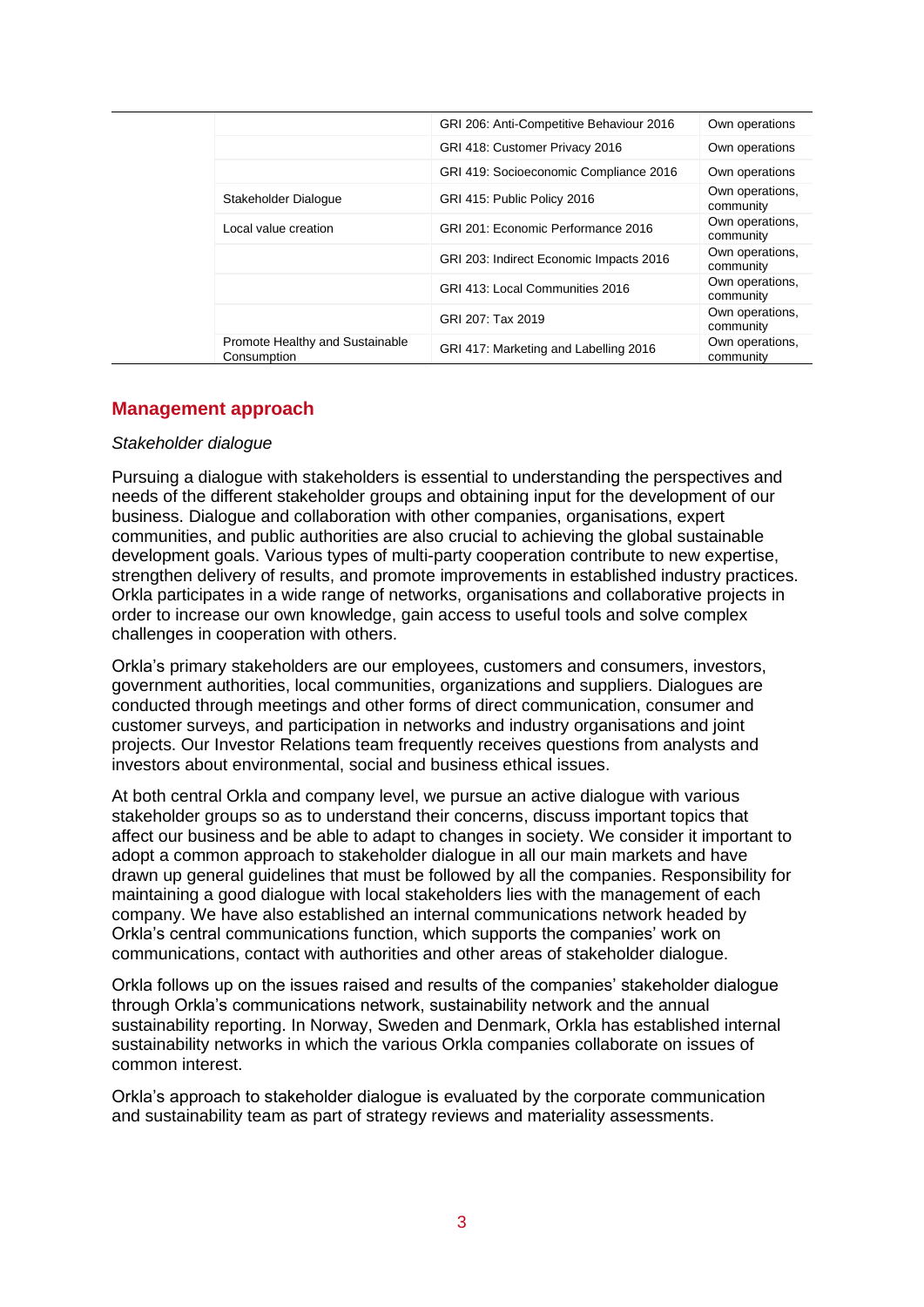#### **Nutrition and wellness**

#### *Healthy lifestyle products*

Over the past decades there has been a significant increase in lifestyle-related diseases in many countries as a result of an unhealthy diet and insufficient physical activity. The UN Intergovernmental Panel on Climate Change estimates that we need to halve meat consumption worldwide to reach the climate targets set out in the Paris agreement. It is widely acknowledged that global health challenges represent an issue that must be addressed jointly by the food industry, retail sector, expert communities and public authorities. At the same time, the strong focus on the link between diet, lifestyle and health over a period of many years has spurred greater interest in healthy food in many of the markets in which Orkla operates and contributed to positive changes in consumers' eating habits and taste preferences. The shift towards increased consumption of healthier products is reinforced by the demand from numerous grocery chains and other professional customers for plant-based products and products that offer nutritional benefits. As a major supplier of food products, Orkla has a responsibility for encouraging the population to adopt a healthier diet. The shift to healthier diets also offers the Orkla companies' opportunities for innovation.

Orkla helps to promote better public health by developing healthier varieties of foods and products that are part of consumers' daily diet. Relatively small reductions in the content of salt and sugar over many years have proven to be effective. Many of Orkla's product launches in the past few years have had favourable nutritional and health aspects, and we expect that future growth will increasingly come from this type of products. The Nordic Keyhole labelling system is used on many Orkla products, and represents an increasing share of Orkla revenues. Keyhole labelling denotes healthier products, and is used in Sweden, Norway, Denmark and Lithuania in particular.

Orkla's products for a healthy lifestyle include better-for-you options in the snacks, snack meals and biscuits categories, plant-based food and drink and innovative products and services customised for special health needs.

The development of products and services for a healthy lifestyle is done by the individual companies, but the Group has set common, long-term goals that all the companies must strive to achieve, and they are requested to develop long-term plans as part of the strategy process. The goals are linked to growth in consumption of products for a healthier lifestyle and reduction of salt and added sugar. The aim of this approach is to ensure high awareness of this topic and good strategic management across Orkla's business areas. The companies share health-related research and key insights and collaborate to exploit opportunities for health-related innovation across companies and geographical markets.

The Orkla companies' product development and innovation work is based on local needs and taste preferences. Through research projects and close collaboration with external centres of expertise, the companies acquire new knowledge of health and diet. Orkla has internal guidelines for nutritional labelling that apply to all the food companies in the Group. In some areas, we have chosen to exceed mandatory food labelling requirements. Information on nutrition and health and products' nutritional content is available on company websites. The Orkla companies also have consumer service staffs who respond to consumer product inquiries and other questions. The consumer service functions deal with product complaints and other grievances, involving other relevant functions in the companies as necessary.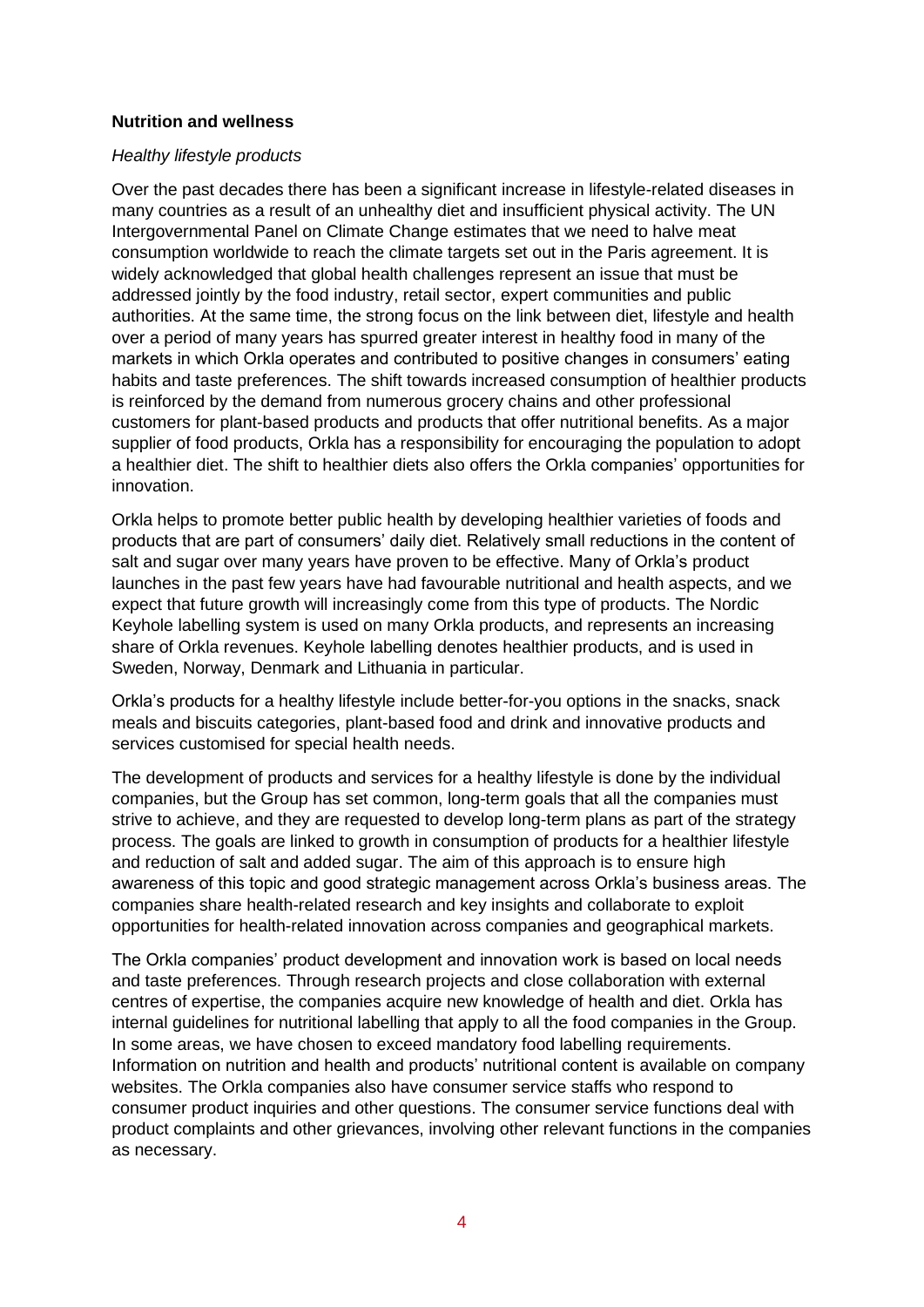The relevant business area management teams monitor company performance in this area through business reviews and regular dialogue. Key results are reported annually to Orkla's Group Executive Board and Board of Directors, as well as through Orkla's external sustainability report. Orkla's general goals and strategy in this area are evaluated and updated at regular intervals. Responsibility for the reporting lies with Orkla's central sustainability team.

#### *Collaboration to improve public health*

The global health challenges are complex and call for collaboration and dialogue between the food industry, the retail sector, expert communities and the public authorities. Orkla is committed to being a part of the solution, and works closely with the authorities, specialists and other players in the food industry in several of the countries in which we have a presence. Besides having a positive societal effect, this work also helps to ensure predictable operating parameters and keeps Orkla's product portfolio competitive.

Orkla partners with the food industry and government health authorities on making grocery products healthier. In Norway, Orkla committed in 2016 to the agreement of intent to promote healthier food, which is a joint initiative between Norwegian authorities and the industry. A key element of this collaboration is the Salt Partnership, the goal of which is to reduce the proportion of salt in food products and foods served in restaurants and canteens. As part of the agreement of intent to promote healthier food, Orkla has committed to specific targets for reducing salt, sugar and saturated fat.

In Sweden, Orkla works closely with the authorities, the food industry, the RISE Research Institute of Sweden and other companies to find new, innovative ways of reducing salt in various food categories. In 2020 the Swedish Food Agency was tasked by the Swedish government with creating a favourable climate for reaching agreement in the food industry on reducing salt and sugar in food products. Orkla Foods Sverige contributes to the Agency's work by taking part in a project aimed at reducing the salt content of vegetarian products

. In Lithuania, Orkla works to reduce salt and sugar to achieve targets set in an agreement between the industry and the Lithuanian Ministry of Health. In Denmark, Orkla is a member of the Danish Whole Grain Partnership, a public-private initiative aimed at increasing consumption of whole grain products. Moreover, Orkla Danmark is a partner in the Food Partnership between trade associations, organisations, schools and research institutions which aims to promote healthy, sustainable food products to the Danish people.

One focal sustainability area with a long-term perspective is finding new and innovative ways of using seaweed. Orkla Ocean AS was established in 2021, which has cutting edge expertise on developing and commercialising seaweed for the European market, and which backs up our other companies in their innovation work. Orkla Ocean collaborates closely with and is co-owner of Arctic Seaweed, which cultivates seaweed. The company also works closely with the top research communities in Norway and the Nordic countries.

Responsibility for dialogue and collaboration on promoting better consumer health lies with the individual company, but Orkla's centrally headed communications network plays an important supportive and executive role. The purpose of Orkla's approach in this area is to build internal awareness and promote good management, while adapting efforts to local needs. The progress made in fostering dialogue and cooperation is reported to Orkla's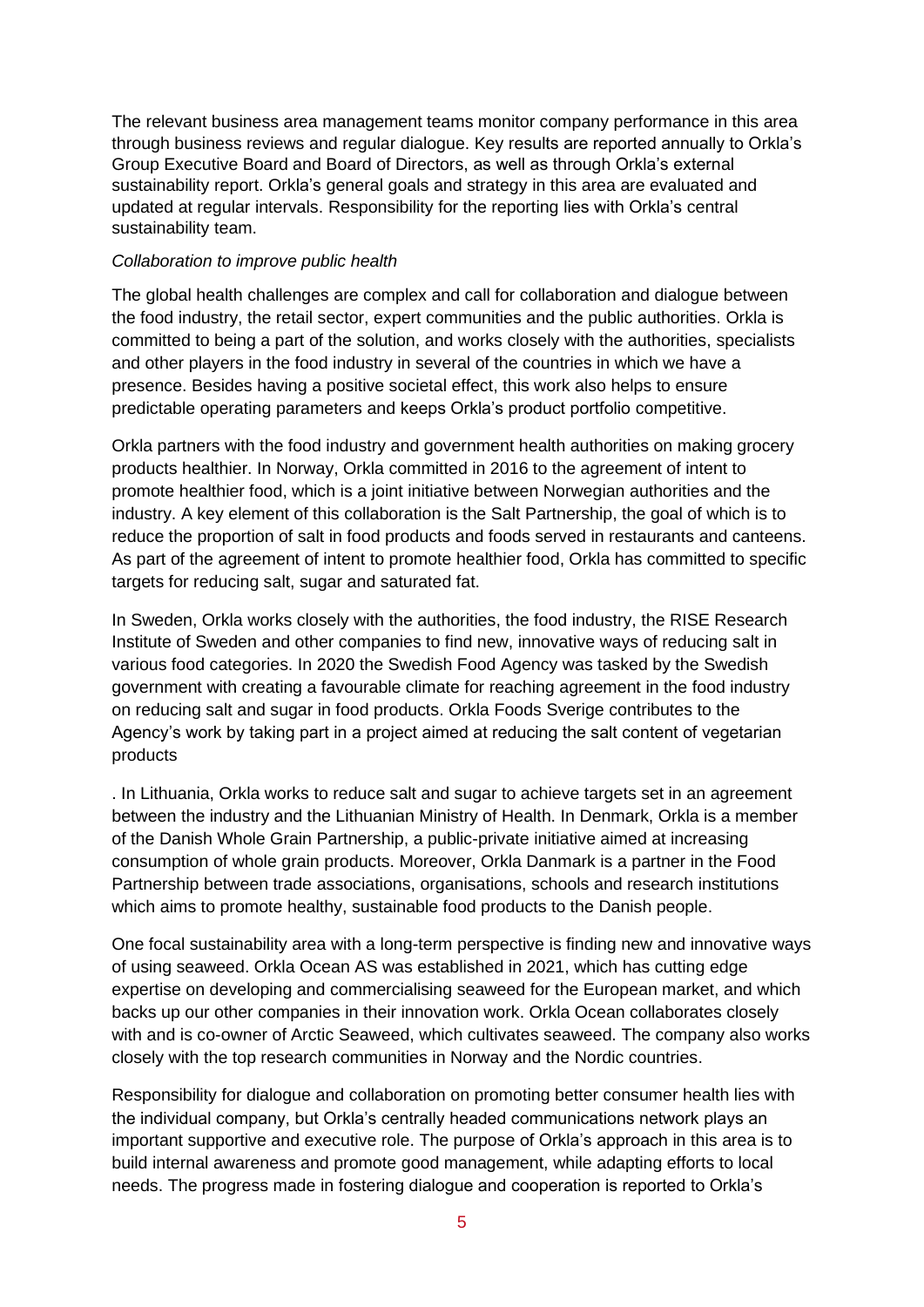Group Executive Board and Board of Directors through the annual sustainability reporting process. Responsibility for the reporting lies with Orkla's central sustainability team.

## **Safe products**

Orkla is a leading branded consumer goods company with operations in close to 30 countries, and the Group's many local branded products are purchased regularly by consumers in these countries. This entails a major responsibility for ensuring that the products are always safe to use, in addition to which the potential negative business consequences of inadequate control of food safety and product quality are material. Efforts to ensure food and product safety encompass the entire value chain, i.e. from raw material production and supplier monitoring via Orkla's own manufacturing operations up to the distribution and consumption stage.

Questions and complaints concerning the companies' products are dealt with by each company's consumer service functions. Inquiries regarding non-conformances that could entail a consumer health and safety risk are reported immediately to the management of the company concerned, which in such cases establishes a contingency response team in line with Orkla's common guidelines for dealing with contingencies. All contingency cases shall be reported to Orkla's contingency team, and the central food safety team is involved in issue management and follow-up.

## *Food safety*

The majority of Orkla's operations revolve around food products. Given the multitude of raw materials, production sites and suppliers involved, the risk picture is complex. Consequently, Orkla's common standards and systems for ensuring safe food production, safe raw materials and safe packaging are crucial to ensuring good, cost-effective control of risk at every stage of the value chain. Regardless of the country in which we manufacture or sell our products, we apply the same stringent requirements when it comes to food safety, and when we acquire new companies, we make it a priority to ensure the rapid implementation of Orkla's standards, thereby providing a sound basis for a strong food safety culture.

The Orkla Food Safety Standard forms the foundation for food safety work at Orkla, and ensures high, uniform standards of quality at all the Group's factories. The standard is based on the internationally recognised food safety standard issued by the British Retail Consortium (BRC) and covers all the risk factors that are particularly relevant for the companies' food production. All the food products launched by Orkla have undergone a thorough risk assessment as part of the development process, which enables us to identify and control potential health hazards associated with packaging, ingredients and use. We have introduced a special standard for Orkla's sales and distribution companies, which are monitored through audits performed by Orkla's food safety team. In addition, all suppliers are required to comply with the Group's strict guidelines for safe raw material production. By applying a common system for approving and monitoring suppliers, Orkla ensures that the companies have the necessary tools and guidelines to be able to assess risk factors and to approve and follow up on suppliers of raw materials, packaging and finished goods manufactured under contract. Due to our focus on supplier monitoring by means of selfassessment forms and audits by Orkla's audit team, suppliers are highly aware of the importance of good food safety standards.

All companies are audited on a regular basis to ensure that all requirements in the standards are met and that any required improvements are carried out. As a consequence of the COVID-19 pandemic plaguing 2020 and 2021, digital audits have been developed allowing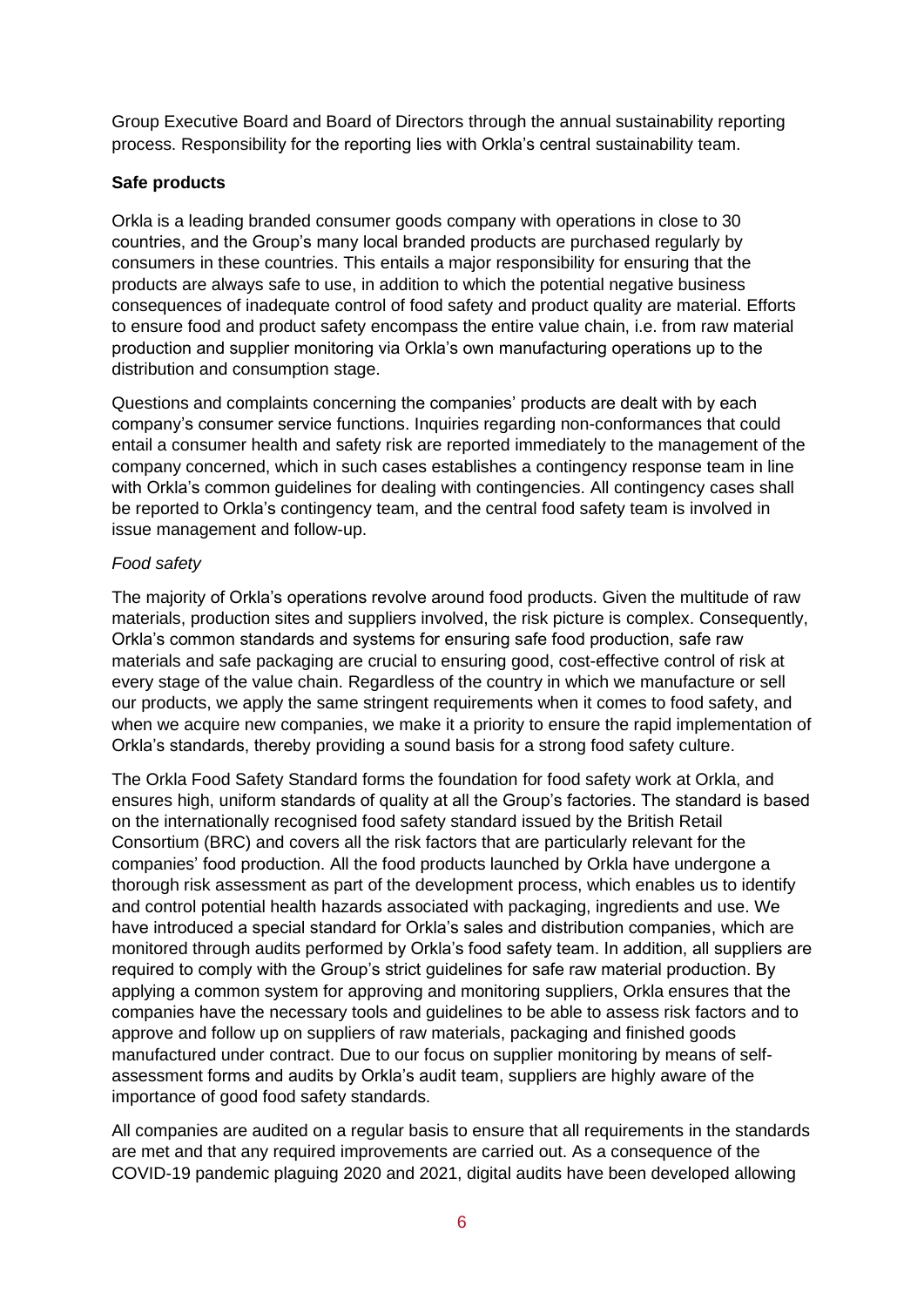audits to continue taking place without auditors having to physically visit the relevant factories and warehouses. Additionally, digital courses have also been developed to prevent participants from physically meeting

The management of each company is responsible for ensuring compliance with the requirements in the Orkla Food Safety Standard. Orkla's central food safety team is responsible for the content of the standard, providing internal guidelines and tools, upgrading skills and overseeing Orkla's team of food safety auditors. The purpose of Orkla's approach is to ensure a high level of expertise, effective risk management and uniform practices. The progress made in the food safety work is reported each quarter to the business areas' management and annually to Orkla's Group Executive Board and Board of Directors, while serious incidents are reported immediately to management at all levels. The Orkla Food Safety Standard is revised regularly, latest in January 2019, and all changes are reviewed by the Group Executive Board.

#### *Safe products (non-food)*

Orkla's non-food business is considerably smaller than its food business, and for Orkla as a whole this topic is therefore deemed to be important, and not material. For the individual company, however, ensuring safe products is just as important as for the food companies. Just as in the manufacturing of food products, the non-food companies within Orkla Care and Orkla Consumer and Financial Investments comply with stringent product safety guidelines in every part of the value chain. Each company is responsible for establishing systems and procedures for quality management and product safety, and many of the production facilities are externally certified under ISO 9001 and ISO 14001.

All our companies consider product safety to be a part of their innovation process. Efforts are based on the precautionary principle, and the companies work methodically to identify risk factors and carry out improvement activities. The companies track relevant external research so as to stay up-to-date on potential health risks, and systematically replace ingredients that could have a negative impact on health and the environment. The purpose of Orkla's approach is to ensure good risk management adapted to each company's product portfolio. This work is followed up and evaluated regularly by the companies' management teams. Key achievements are reported to Orkla's central sustainability team as part of the annual sustainability reporting.

#### *Contingency for new safety risk issues*

In the past few years, fraud related to the quality of raw materials has emerged as a significant risk. Such risk may be linked to the composition and content of the raw materials, their origin or special quality standards. The risk of food fraud is mapped within the companies and measures are implemented where the risk is considered high. The risk assessment and actions taken are reviewed in the internal audits which are carried out in accordance with the Orkla Food Safety Standard.

Another important area is the danger of sabotage against raw materials and finished goods. The current version of the Orkla Food Safety Standard contains stricter requirements for mapping hazards within the entire value chain. In the same way as for food fraud, measures are implemented where the danger is considered high.

At the same time, other changes are taking place in the risk picture related to food and product safety, in part as a consequence of climate change and international trade. More and more consumers want to know who is behind the food and products they buy, what they contain and where they are manufactured. This means that there is growing demand for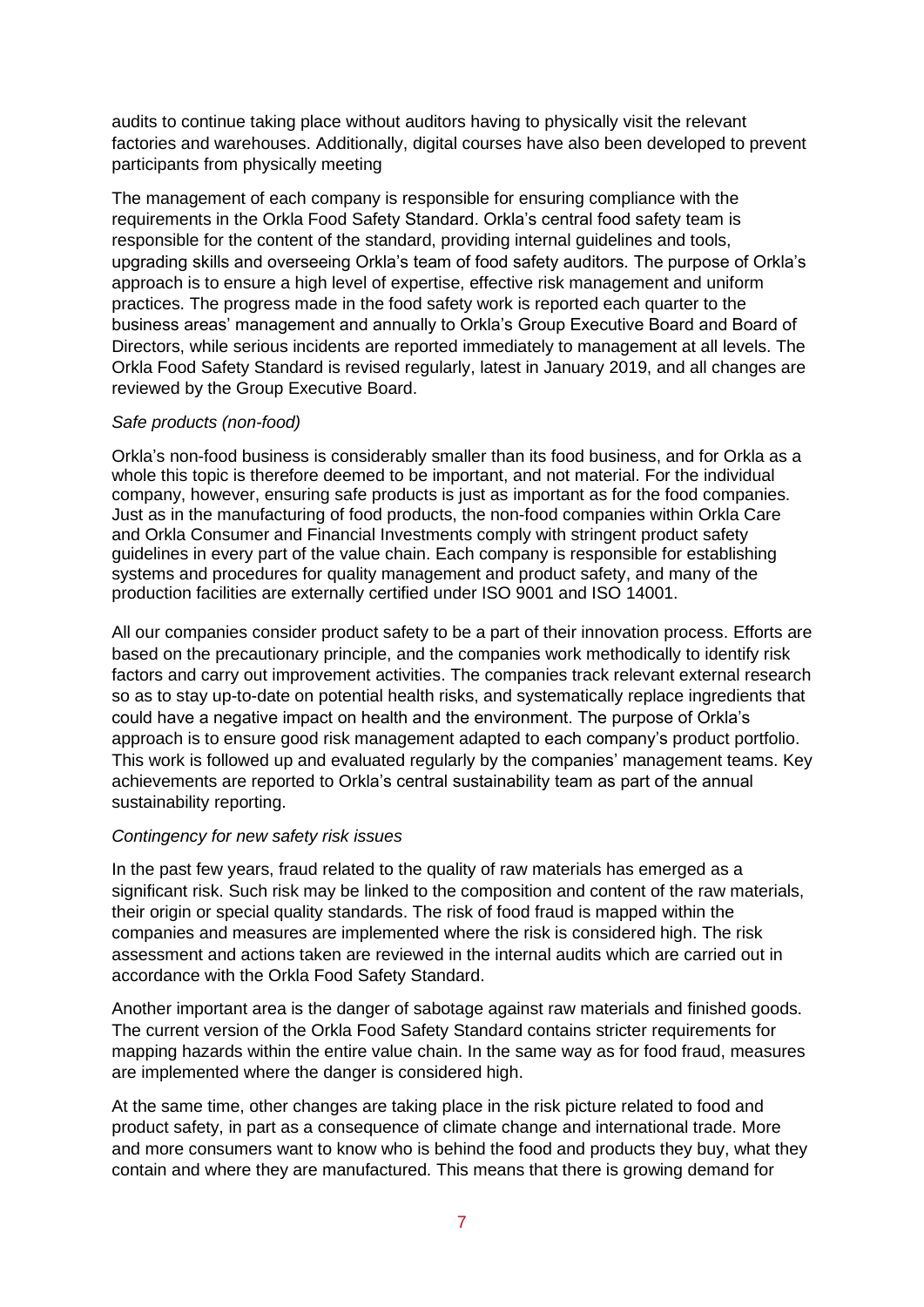transparency and traceability throughout the value chain, while the risk picture is increasingly complex. Good contingency preparedness for dealing with new risks is therefore a material topic that affects the entire value chain, from raw material production to the consumption stage.

To be able to respond to new risks effectively, it is important to have a strong quality culture and procedures for systematic improvement. There is also a need for expertise to be able to identify and handle new risks in the value chain at an early stage. Every year, Orkla provides extensive training in the Orkla Food Safety Standard and in important areas such as hazard analysis and critical control points under the HACCP system, allergen management, supplier audits, root cause analysis and internal audits. This training is largely provided by internal staff members, as well as external specialists from Campden BRI, which is considered to play a leading role in research and applied solutions for the food manufacturing industry.

Orkla has adopted a common contingency preparedness plan for all the companies in the Group to ensure that unforeseen and undesirable incidents are dealt with swiftly and effectively, and we continuously track developments in contingencies. Orkla's central corporate communications department and food safety department carry out contingency exercises for selected management teams at business unit level with emphasis on a good understanding of contingency preparedness, management of contingency situations and media training. Each factory also holds annual drills.

Orkla's food safety team is involved in the due diligence phase of the Group's acquisition projects in order to identify risk at an early stage. The team is also involved in major structural projects involving new buildings and large-scale factory conversions to ensure compliance with OFSS requirements.

The work of ensuring preparedness for new risks is evaluated regularly in connection with strategy formulation, revisions of the Orkla Food Safety Standard and as part of the annual assessment of risk issues for the Group.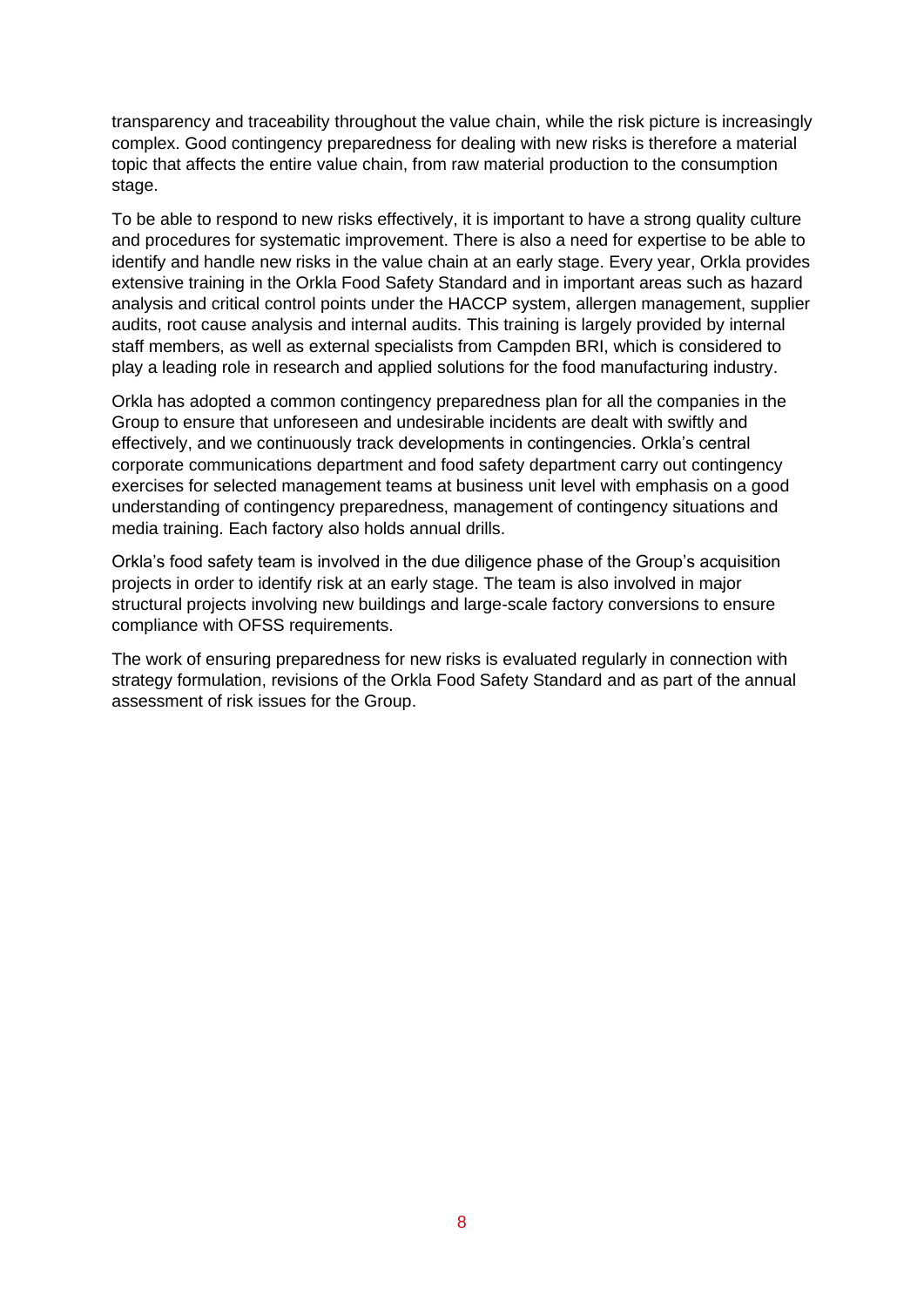### **Sustainable sourcing**

Globally, all companies are expected to establish due diligence procedures to avoid causing or becoming involved in breaches of human rights or environmental laws and regulations, or undesirable practices<sup>1</sup>. Orkla's food production makes the company one of the biggest purchasers of food raw materials in the Nordic region. We work with over 25 000 direct suppliers, meaning our operations have a massive impact on the many workers throughout the supply chain. Moreover, responsible production operations throughout Orkla's value chain is an increasingly important topic to consumers, customers, investors and other stakeholders. Orkla's work to ensure that our purchased materials are sustainably produced is therefore considered material and is motivated both by our responsibility as a leading consumer goods company and by the global need to address sustainability challenges in the supply chain. We act on this responsibility through efforts to promote sustainable agriculture, fishing, packaging and other material production methods that are essential to limiting global greenhouse gas emissions and achieving sustainable resource use. We recognize that promoting sustainable raw material and packaging production is key to offering sustainable products and succeeding in the market.

Orkla has a long-term goal of all the materials we buy being sustainably produced without causing deforestation or other undesirable impacts. The Science Based Targets Initiative has validated our climate targets in line with the 1.5°C limit, this includes scope 3 targets focusing on our supply chain. Responsibility for ensuring sustainable sourcing lies with Orkla's central procurement department and the Group companies. All the companies must contribute to achieving Orkla's general goals in this area and are developing long-term plans as part of the strategy process.

Orkla has responsible sourcing procedures designed to ensure that production at every stage of the value chain is carried out in line with internationally recognised standards for human rights, working conditions, environment and anti-corruption. We require our suppliers to comply with Orkla's Supplier Code of Conduct and monitor the compliance of their subcontractors. The Supplier Code of Conduct is based on the Universal Declaration of Human Rights, the ETI Base code, and UN Global Compact's 10 principles for sustainable development, and among others cover important topics such as freedom of association, collective bargaining, child labour and forced labour.

The purpose of Orkla's approach to sustainable sourcing is to create awareness and good management procedures in all the companies, while also ensuring that the work is efficiently carried out. The progress made in the Group's work relating to sustainable sourcing is evaluated regularly by the procurement management team and Orkla's Sustainability Committee. The progress made in the sustainable sourcing team's work is reported annually to Orkla's Group Executive Board and Board of Directors. The responsibility for reporting lies with Orkla's central sustainability team.

## **Due diligence for human rights**

Orkla purchases materials from many suppliers every year and has adopted a risk-based approach whereby we focus on the suppliers and supply chains where the risk of nonconformance with Orkla's Supplier Code of Conduct is greatest. Orkla's ethical requirements towards suppliers are based on the UN Universal Declaration of Human Rights, the ETI

<sup>1</sup> UN Guiding Principles on Business and Human Rights, OECD Guidelines for Multinational **Enterprises**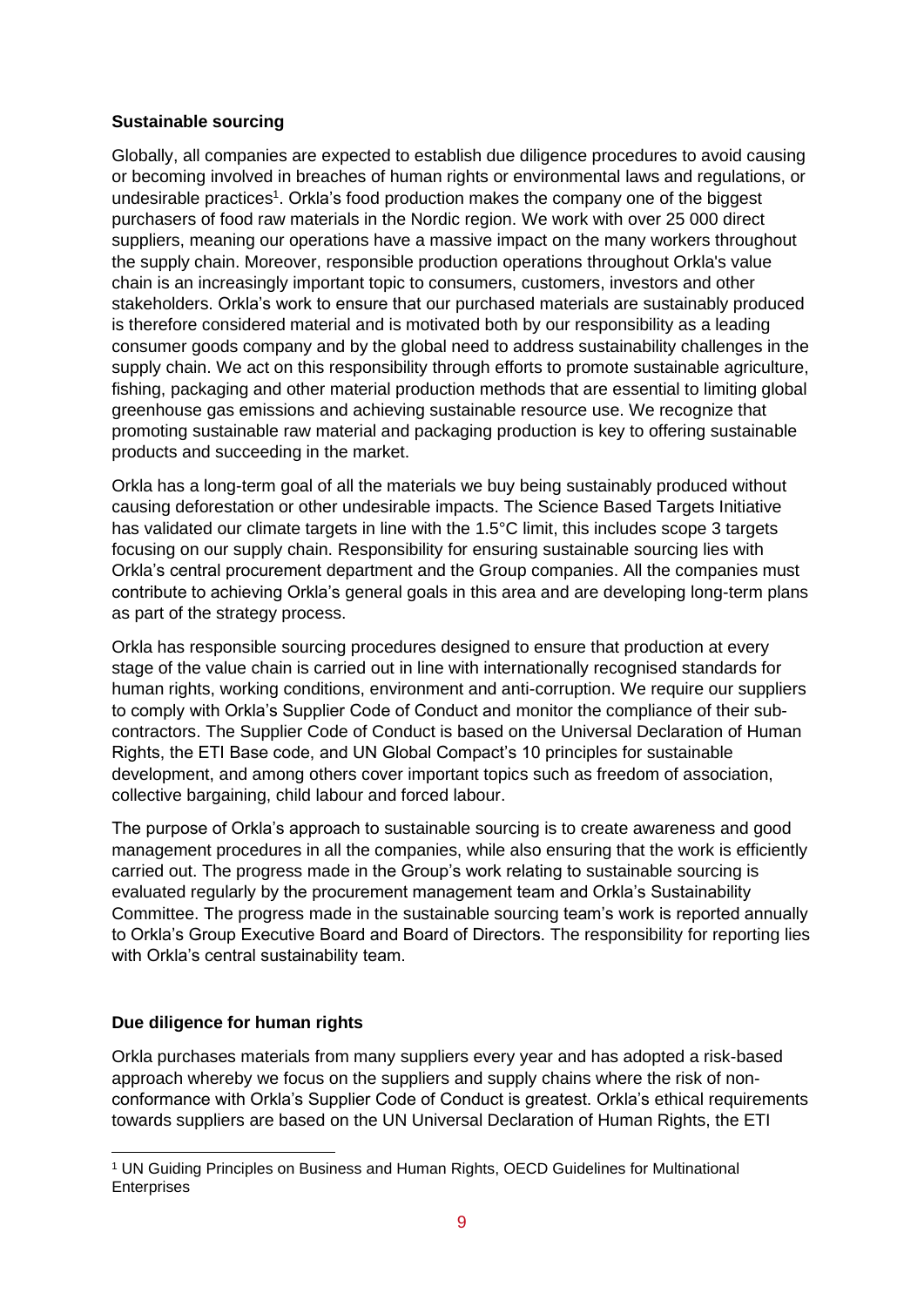Base Code and the UN Global Compact's ten principles for responsible business, and contain strict requirements regarding respect for human and workers' rights. Orkla's Supplier Code of Conduct also entails zero tolerance for child labour and forced labour and imposes requirements of respect for the right of freedom of association and collective bargaining. Orkla subjects all its main direct suppliers to an annual risk screening using a proprietary tool based on criteria relating to working conditions, the environment and anti-corruption. Risk suppliers are assessed in greater detail based on a standardised method developed by the organisation Sedex, using the organisation's self-assessment questionnaire and possible SMETA 4-pillar audit if deemed necessary. For high-risk materials we select suppliers with high standards and well-managed sustainability programmes, often coupled with a certification addressing the particular issues of that material. For example, CLMRS (child labour monitoring and remediation system) is used in several places in our supply chain. Orkla attaches importance to maintaining a good dialogue with its suppliers in order to promote good practices and continuous improvement. As a part of our efforts to tackle the challenges related to human rights and environmental protection, Orkla participates actively in industry initiatives involving companies, authorities and expert organisations such as Ethical Trade Norway, AIM-Progress, Sedex and the Sustainable Agriculture Initiative Platform (SAI).

Orkla has not established a separate grievance mechanism for our supply chain but pursue an active dialogue with organisations and other stakeholders at both central Orkla and company level. In accordance with the Group's Guidelines for Corporate Responsibility, all Orkla companies must have procedures for dealing with complaints from external stakeholders. Complaints may also be directed to Orkla's central whistle-blowing function, and information on this function is available on Orkla's website. In 2022, Orkla will introduce a new supplier portal that gives a better overview of our suppliers' practices and enables us to monitor risk factors more effectively.

#### *Zero deforestation*

The majority of the raw materials used by Orkla companies come from countries where the risk of deforestation is low, but there are certain exceptions such as cocoa and palm oil. With regard to raw materials from tropical areas, Orkla collaborates with selected suppliers who carry out their own programmes to ensure deforestation-free raw material production. In addition, Orkla increasingly purchase raw materials certified in accordance with reliable thirdparty standards that include requirements of deforestation-free production. Orkla has signed the UN New York Declaration on Forests and report through CDP Forests on the progress made in the work. Furthermore, Orkla has a zero-deforestation policy and is committed to preserving rainforests and other natural forests with high conservation value. The policy will be updated in 2022.

#### *Animal welfare*

All over the world, people raise millions of animals for their own consumption. On a global basis, animal welfare is dependent on one billion people who work with breeding, administration, transport and treatment of animals. Orkla has a wide range of products containing ingredients or components that stem from animals, such as beef, pork, poultry, eggs, wool and ingredients in dairy products. As a leading food product manufacturer, we want to make a difference by ensuring proper animal welfare in every part of the value chain. Our work to safeguard animal welfare primarily targets the supply chain, but also affects communications with customers and consumers.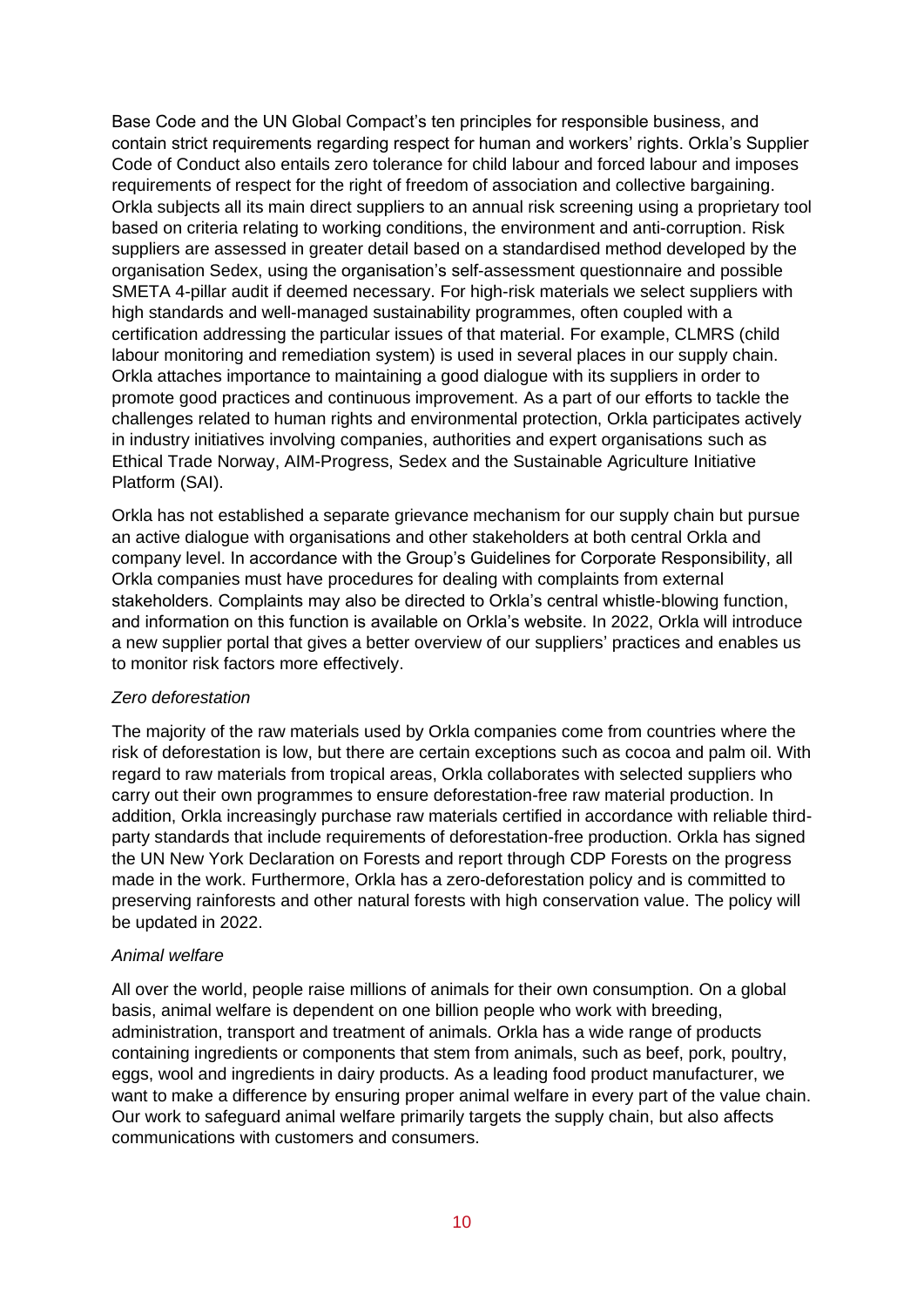Orkla's animal welfare policy covers the animals' welfare before, during and after the animals' productive life. Our principles and procedures for monitoring and promoting good animal welfare practices in the value chain is based on the World Health Organisation's five freedoms: freedom from hunger and thirst, freedom from discomfort, freedom from pain, injury or disease, freedom to express normal behaviour and freedom from fear and (chronic) distress. The purpose of Orkla's animal welfare policy is to increase awareness of animal welfare, provide guidance for our suppliers and contribute to more responsible business practices.

Orkla aims to purchase all important animal raw materials and products from sustainable sources by 2025. This work is headed by Orkla's central procurement department in collaboration with the companies. Progress is regularly reviewed in Orkla's central management team for sustainable sourcing and externally reported on Orkla's website.

#### *Sustainable raw materials*

A large part of the raw material purchases are made from producers in the country in which Orkla's manufacturing facilities are located, and for some raw materials we collaborate directly with local farmers. We do of course also source many raw materials globally.

Efforts to promote sustainable raw materials are driven by Orkla's central procurement department together with the companies. These teams carry out control and development initiatives adapted to the specific challenges presented by the different raw materials.

Orkla supports several certification programmes creating improvements for smallholders, increasing yield, combatting deforestation, and supporting improved biodiversity at origin. Some of these partners include the Marine Stewardship Council (MSC), RTRS, Rainforest Alliance and the Round Table on Sustainable Palm Oil (RSPO). In order to target specific areas or issues we also participate in on the ground projects for selected raw materials such cashew nuts.

Orkla aims to purchase all prioritized raw materials and products from sustainable sources by 2025. This work is headed by Orkla's central procurement department in collaboration with the companies. Progress is regularly reviewed in Orkla's central management team for sustainable sourcing and externally reported through Orkla's sustainability report.

#### *Sustainable agriculture*

Farming practices that reduce carbon emissions and use the soil's ability to hold carbon play a key part in achieving climate targets. Orkla is engaged in several pilot projects aimed at promoting regenerative agriculture, which is a relatively new area of sustainability. The purpose of regenerative agricultural practices is to create more sustainable food systems. This necessitates the adoption of common principles and methods, and in the past few years a number of joint projects have been established across industries, voluntary organisations and the academic sector. Orkla continues the work in the SAI Platform project to promote regenerative agriculture in collaboration with several global actors. The goal of this project is to draw up a common framework for regenerative agricultural practices. One of the subgoals is to make regenerative farming practices an integral part of existing certification programmes, including the FSA. The main principles in the SAI Platform framework entail use of soil cover, minimisation of tillage, use of organic residues and integrated pest control, greater use of organic fertiliser and improvement of biodiversity.

#### Sustainable fishing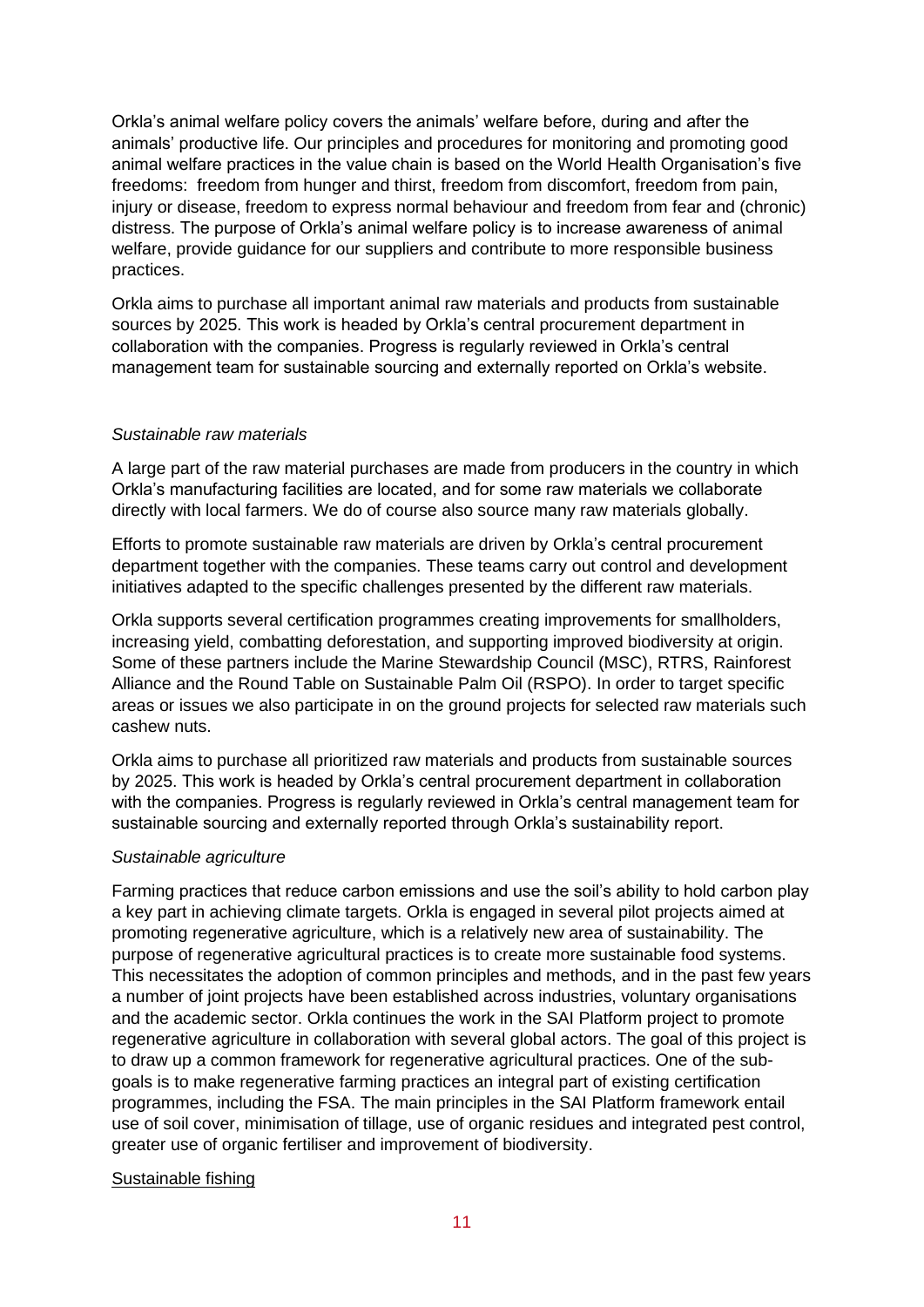Several species of fish are threatened by overfishing. Fish is a key raw material for both food-related and health-related Orkla products. Orkla wants to use its role as a purchaser to impact towards more sustainable fishing and pursue an active dialogue with the authorities on sustainable fisheries management at Group level. Certification programmes such as the Marine Stewardship Council (MSC) standard is Orkla's main tool to ensure that the marine raw materials come from sustainable fish stocks. Orkla also carry out own analyses of changes in the stocks of the raw materials the companies purchase. Moreover, Orkla is actively engaged in a dialogue with the industry, the authorities and external centres of expertise on how to solve the challenges related to the fish species that the company buy.

#### *Sustainable packaging*

Packaging has an important function in protecting our products throughout the value chain and ensuring that they are safe when they reach the consumer. However, packaging production entails the use of valuable raw materials, and is a source of greenhouse gas emissions. Packaging waste gone astray becomes litter, and plastic packaging waste is a particularly common source of marine pollution. Contributing to the recycling of packaging waste and choosing packaging solutions with a low environmental impact is both a responsibility and an important prerequisite for being able to offer sustainable products. We therefore consider sustainable packaging to be a material topic for Orkla.

Orkla has many thousands of products manufactured by a large number of companies spread across some 30 countries. We work actively to develop more environmentally friendly packaging and products that have a smaller environmental footprint. Orkla's goals are that all the packaging we use should be recyclable by 2025 and 75 per cent of the packaging should be based on recycled or renewable materials.

Responsibility for the sustainable packaging work lies with the individual companies, but Orkla's central procurement function has drawn up detailed guidelines and tools to support the practical work done by the companies. The procurement function is responsible for setting goals and targets, guiding the companies, preparing status updates and evaluating the progress regularly.

Orkla partners with researchers, organisations, other companies and external experts to find solutions to the environmental challenges posed by plastic. This work is carried out at both Group and company level.

The progress made is tracked by the central procurement team and through Orkla's sustainability reporting and reported annually to Orkla's Group Executive Board and Board of Directors. The approach to sustainable packaging is evaluated by the central procurement management team as part of strategy reviews.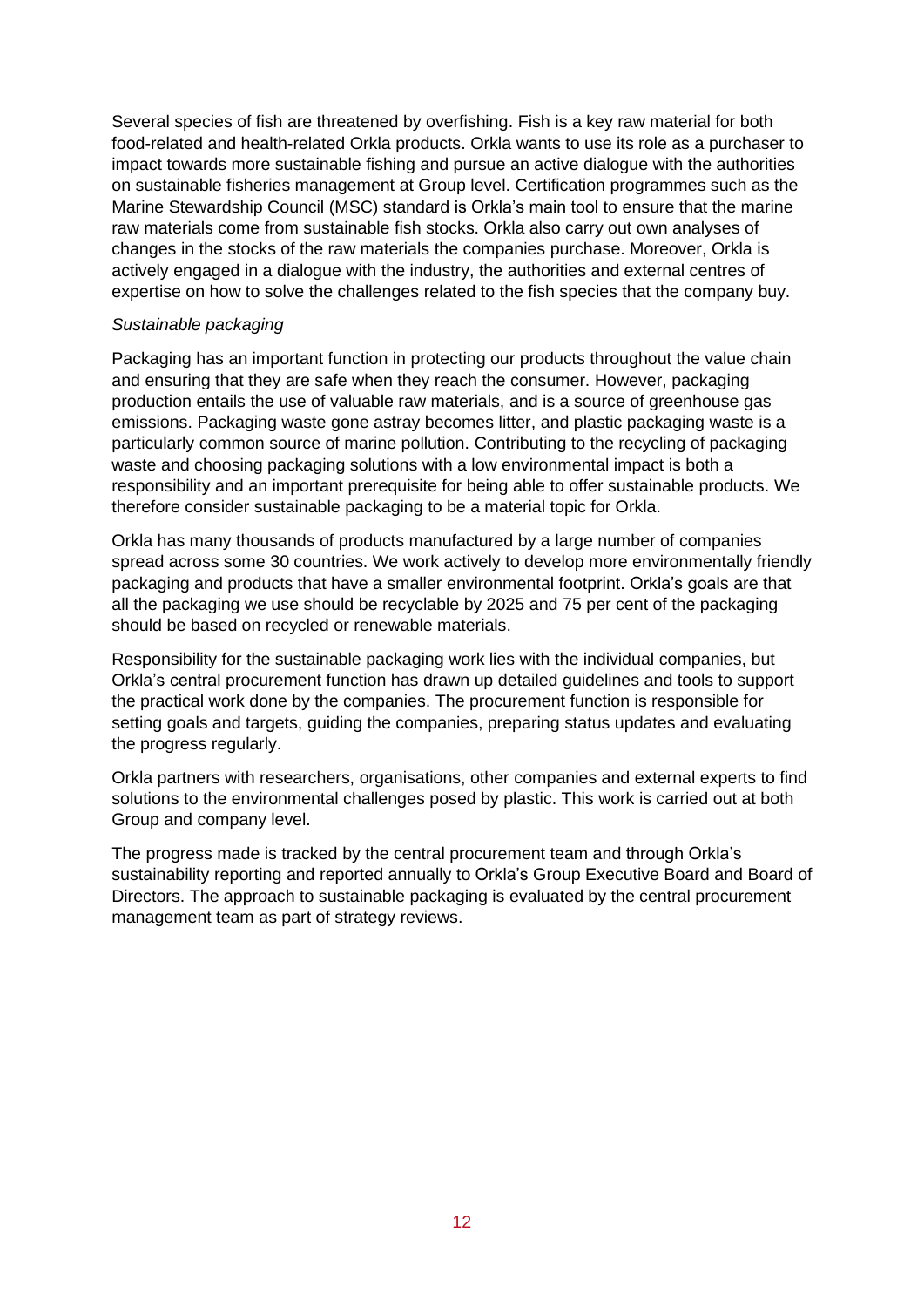## **Environmental engagement**

To ensure that we steer and improve the environmental work, as well as occupational health and safety work being done in our own businesses, we have drawn up the Orkla EHS Standard. This standard defines the requirements and expectations that must be met by our businesses with regard to the external environment. It also specifies what is required to ensure a good, safe working environment. The Orkla EHS Standard is based on ISO standards (ISO 14001 – Environmental Management, ISO 45001 – Occupational Health and Safety Management, ISO 5001 – Energy Management).

We conduct regular audits to monitor the companies' efforts to implement the standard. The purpose of the audits is to ensure that the businesses are operating in compliance with laws and regulations, and that they have systems and procedures in place to control and reduce the risk of serious incidents. The standard applies to all business areas and companies, and extensive training is provided for management and employees through courses, e-learning, audits and as part of day-to-day work. Changes in Orkla's EHS standard and environmentrelated requirements are decided by the Group Executive Board. Environmental activities related to sourcing, logistics and production are run by Orklas business areas and companies. Efforts to reduce environmental impacts through product development and by influencing consumer behaviour are organised by the companies.

The purpose of Orkla's environmental work is to prevent negative environmental impacts, promote sustainable development and ensure compliance with relevant regulatory frameworks. The management of each company is responsible for ensuring compliance with the requirements in Orkla's EHS standard.

Orkla Group EHS is responsible for the standard's content, internal guidelines and tools, upgrading skills and Orkla's team of EHS auditors. Orkla has set general goals for its environmental work up to 2025, and all the companies in the Group have drawn up plans for the 2022-2024 period to contribute to achieving these goals.

The companies report regularly to Orkla on their progress on key indicators, and emissions and other serious incidents must be reported immediately to Orkla Group EHS. Progress made in the EHS work is reported regularly to Orkla's Group Executive Board and Board of Directors. Each year, Orkla prepares a set of environmental accounts that show the changes in the companies' impacts and has reported environmental data to the investor-initiated CDP since 2008.

#### *Climate impacts (scope 1,2 and 3)*

Climate change is without a doubt the greatest environmental challenge of our time, and food production generates around 25 per cent of global greenhouse gas emissions. There is an urgent need to find solutions, and business and industry are now putting climate risk higher on their agenda. For Orkla, business risk is primarily linked to the price and availability of key agricultural raw materials. Few of our factories are located in areas where there is a risk of flooding or water shortage, but drought and extreme weather can lead to higher water and energy costs. Changes in regulatory frameworks or political parameters can also entail increased costs. At the same time, there is growing awareness of the importance of sustainable consumption, and more and more people want environmentally friendly products. For Orkla this means new opportunities for innovation.

Orkla's climate impact primarily stems from the production of raw materialsand the consumption stage. We therefore focus on reducing emissions in every part of our value chain. Orkla has ambitious targets for transitioning to low carbon operations by accelerating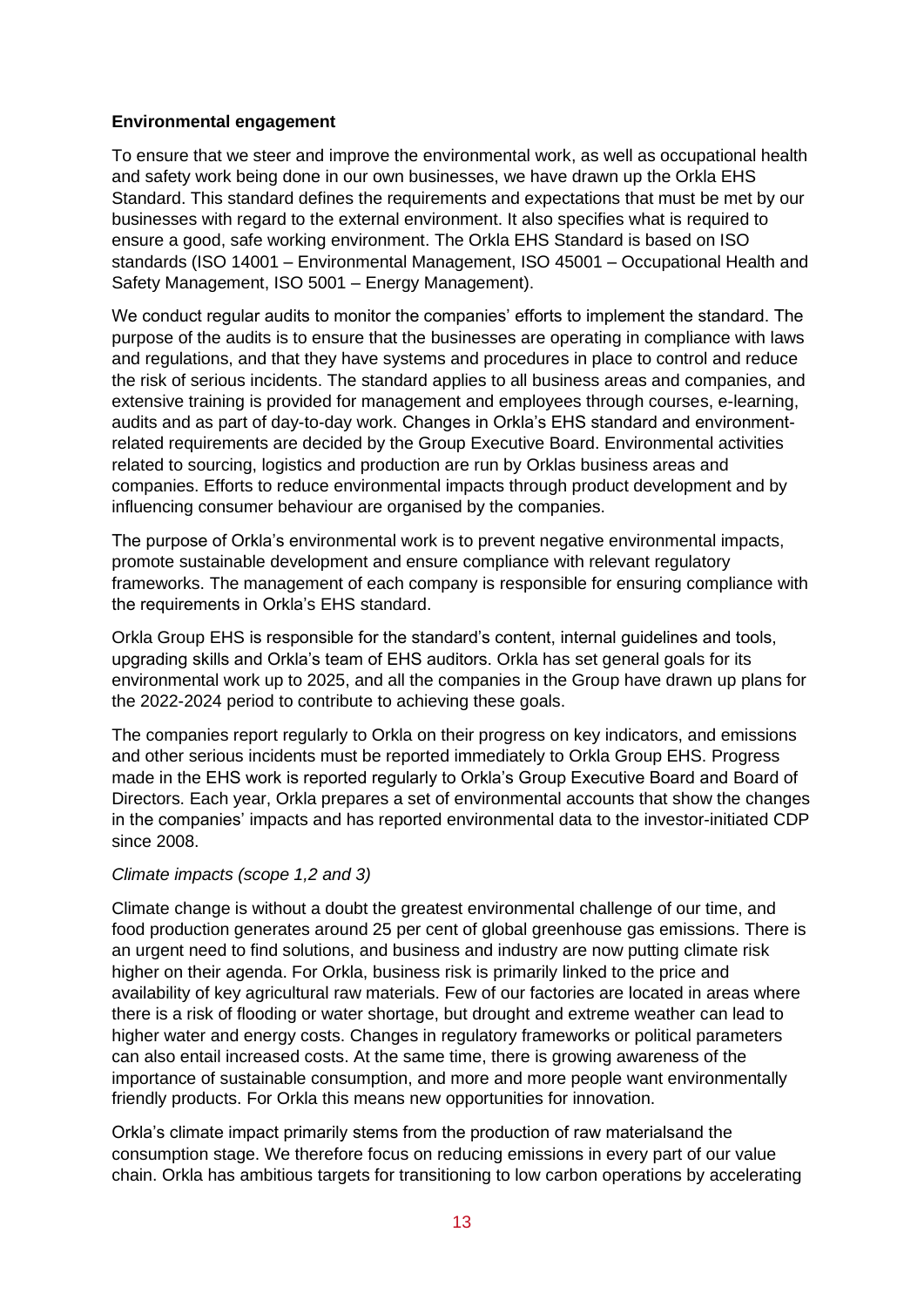product innovation, investing in renewable energy and reducing energy and water use and waste. To create growth in the coming years, it is important that Orkla is able to offer products and services with a competitive environmental profile. As a growing number of Orkla factories convert to using renewable energy, the climate impact of our products will be reduced, and more and more products will be manufactured using 100 per cent renewable energy.

Orkla has long-term goals for reducing greenhouse gas emissions and transitioning to renewable energy to which all the companies must contribute. In 2018, we set sciencebased targets for reducing emissions and the targets were validated by the Science Based Targets Initiative. In 2021, Orkla committed to setting net-zero emission targets in line with the Science Based Targets Initiative framework. Moreover, Orkla has assessed climaterelated risk according to the Task Force on Climate-Related Financial Disclosures framework. The risk assessment describes risks and opportunities in respect of both climate and water, and the full report can be found on Orkla's website.

All the companies have prepared action plans for achieving the company's environmental goals, which are revised regularly. Key environmental indicators (energy consumption, water consumption and waste) are monitored regularly by management at all levels.

#### *Efficient Resource Utilisation*

Reducing energy use and food waste is a climate imperative. At the same time, reducing energy and water consumption and waste helps to cut costs for Orkla. Orkla has long-term targets for reducing its energy and water consumption and waste and switching to renewable energy sources that apply to the whole Group, and the companies are developing long-term plans for the efforts to achieve these targets as part of the strategy process.

Orkla has common goals for efficient resource utilisation towards 2025 of 50% reduction in organic waste, 30% reduction in energy consumption and 30% reduction in water consumption compared to the base year 2014. Progress towards these goals is monitored at business unit, business area and Orkla level on a regular basis and reported externally through Orkla's sustainability report. The responsibility for reporting lies with the central EHS team.

#### **Energy**

Orkla companies and factories introduce a growing number of energy-efficiency and renewable energy projects, including solar panels, capture of surplus heat and LED lights. Many of the factories have carried out process improvements that have reduced energy use. Investments have also been made in new, more energy-efficient production equipment. Some companies have cut their energy consumption by moving production to other factories or improving existing factories.

Orkla acquires Guarantees of Origin (GO) for all the electricity used for own operations in Europe. The GOs are linked to Orkla's own hydro power production, and are acquired through a private company, Kinect. The Guarantee of Origin scheme is a voluntary labelling scheme for electricity that allows consumers to choose between renewable and nonrenewable power. A GO is a tracking instrument defined in article 15 of the European Directive 2009/28/EC. A GO labels electricity from renewable sources to provide information to electricity customers on the source of their energy. Guarantees of Origin are the only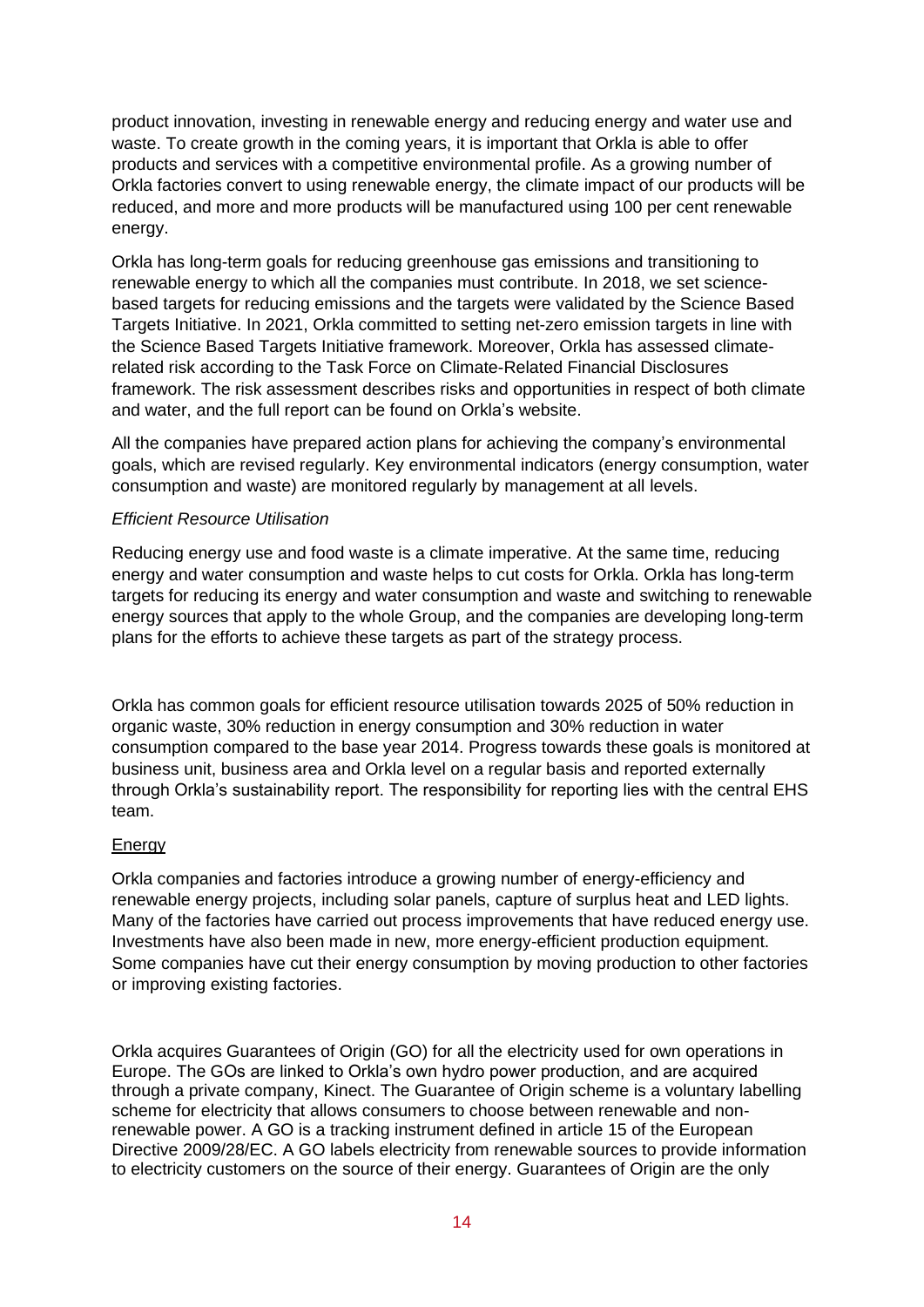precisely defined instruments evidencing the origin of electricity generated from renewable energy sources. The GO is standardized through the European Energy Certificate System (EECS) provided by the Association of Issuing Bodies (AIB).

## Water and Effluents

Orkla uses freshwater in the products as well as within production processes therefore freshwater supply is vital for Orkla's direct operations. When it comes to indirect operations freshwater supply is vital since a large part of Orkla's raw materials are agriculture products and water for irrigation is therefore crucial. The importance of high quality fresh water will remain vital for our direct and indirect operations as long as it is used for food production. Around 8% of the water withdrawn is recycled after treatment in the companies' own production process. This treated water can sometimes be used in the production of food products however, other low-quality water does not have a sufficient quality to be used in food production, therefore, assessed as neutral for our direct operations. However, it can be used for example in cooling systems if it has no contact with products. The importance of low-quality water will remain neutral for our direct operations as long as it cannot be used for food production due to low quality.

The majority of the water used by Orkla comes from external waterworks, but some is groundwater. We have assessed all locations where Orkla has operations using the WRI Aqueduct tool. WRI Aqueduct's tools map water risks such as floods, droughts, and stress, using open-source, peer reviewed data. We have mapped all locations where Orkla operates with at least medium high overall water risk using the water risk atlas and concluded that only India and Romania are in water stressed areas. This accounts for 2% of the total water withdrawal in Orkla Group in 2021. A water stressed area is then defined as an area with an overall risk level above 2 in accordance with WRI Aqueduct methodology. Orkla has nonetheless set overarching, Group-wide targets for reducing water consumption which all the Group companies are to contribute towards. Common initiatives include treatment and recycling of water on-site, process improvements, the introduction of measurement programmes and provision of training for company employees. Orkla's EHS standard includes requirements for water treatment with which all the companies in the Group must comply. Furthermore, risk suppliers are assessed by Sedex, where water consumption is part of the questionnaire that suppliers are requested to report on.

Orkla's direct operation considers the following organic pollutants: COD, BOD and particles which are measured in tons. Each factory has its own measures to monitor water pollution based on local requirements and regulations. As a company producing food products Orkla focuses on organic pollutants to meet the requirements and be compliant with general standards in this matter. Thus far, this is only measured in Orkla's own production sites and have the requirements related to Orkla EHS Standard. Waterrelated issues in Orkla's supply chain are managed through the Sedex reporting and certification tool.

## Waste

Orkla work systematically and on a long-term basis to reduce food waste and other waste across our businesses in close to 30 countries, and have lowered the amount of organic waste by 20 per cent since 2014. We are also participating in industry initiatives to cut food waste in Norway, Sweden and Denmark. Moreover, a number of companies also donate surplus food to worthy causes through various organisations in several countries. Many companies also have factory outlets or deliver goods to stores where they sell products with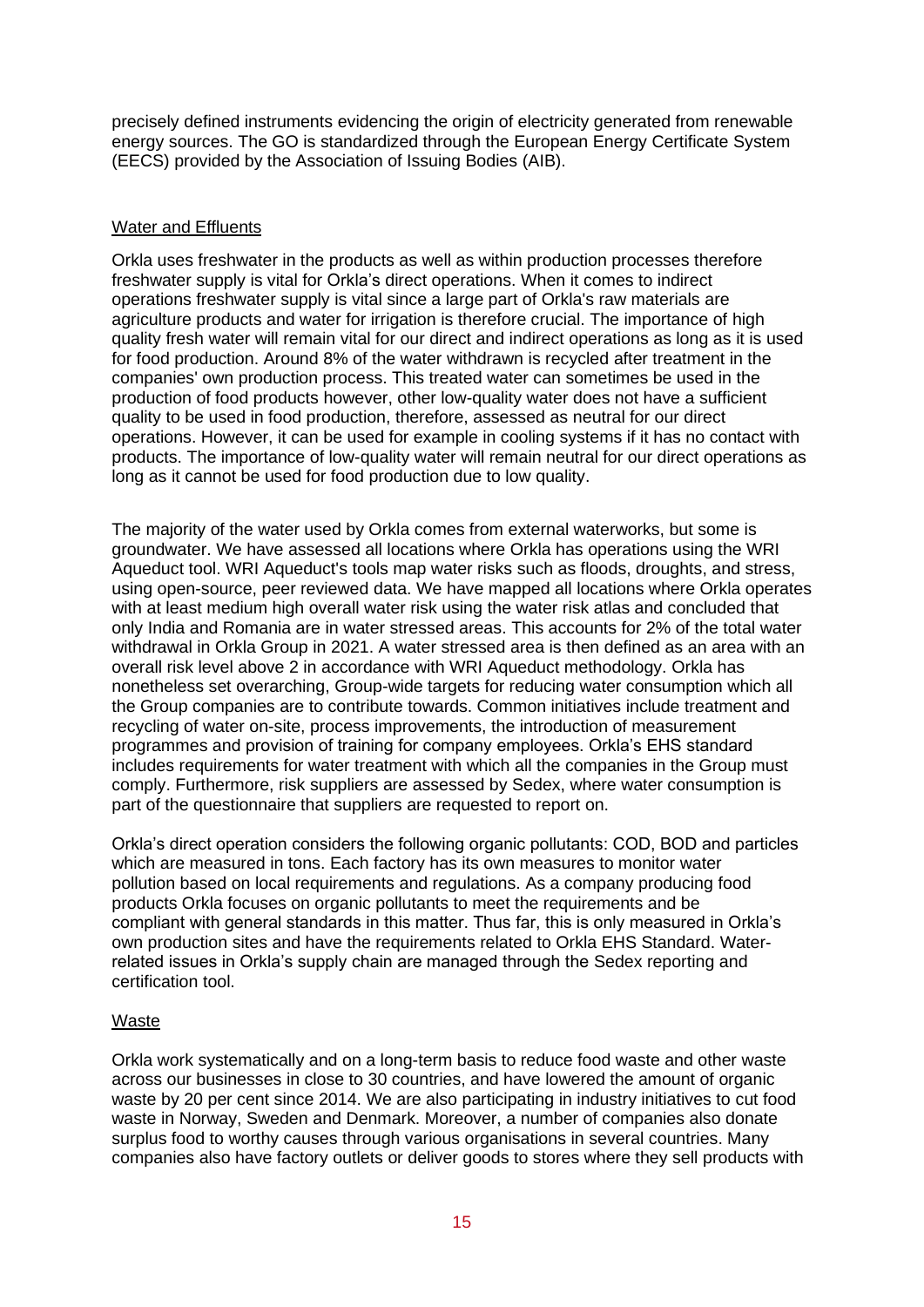minor defects at reduced prices. Moreover, Orkla has established an internal network between the snacks factories aimed at reducing food waste.

## *Environmentally targeted product development*

To curtail climate change, protect the natural environment and achieve sustainable resource use, production and consumption patterns need to be changed. Transitioning to sustainable production and consumption calls for new thinking when it comes to choices of raw materials and packaging, product design, production processes and waste management. To significantly reduce products' environmental footprint and promote circular value chains, Orkla is making sustainability an integral part of its innovation work. This focus is motivated by our sense of responsibility for contributing to sustainable development and our desire to be able to offer attractive products in response to changes in consumer and customer preferences. Environmentally targeted product development encompass the entire value chain, above all suppliers and Orkla's own activities.

The product development is carried out by the companies, but Orkla has set general goals for these activities up to 2025. We want relevant environmental issues to be considered at every step of the innovation process. This is important for the successful development of products and solutions that are good environmental choices. In cooperation with the RISE Research Institute of Sweden, Orkla has developed a Climate Impact Tool, used to calculate products' climate impact. The tool provides an insight into which parts of the products' value chain have the greatest environmental impact and makes it easier to identify potential improvements.

The progress made in efforts to develop environmentally targeted product development is evaluated by the management of the individual company and discussed with management at the business area and Group level. The progress is reported yearly to the Group Executive Board and the Orkla Board of Directors and externally through Orkla's sustainability report

#### *Circular processes*

Our approach to circular life cycles is two-pronged. First of all, we try to improve our own production processes, so that as few resources as possible are lost. At several factories, we have therefore introduced technology that recovers heat, water and other waste products. Secondly, we see that our products must be suitable for circular life cycles. This means, in particular, that the packaging we use must be recoverable or recyclable.

#### *Nature and biological diversity*

Orkla's work to protect nature and biological diversity revolves around preventing deforestation and promoting sustainable farming, forestry and fishing. Orkla was one of the first companies to sign the EU's new Code of Conduct on Responsible Food Business and Marketing Practices. We have previously signed the WWF's call for a global agreement for nature and the UN's New York Declaration on Forests. It is important for building trust in our work that we set science-based targets for nature and biological diversity, and that we report on them. We are therefore participating in the development of a method and a framework for this process under the auspices of the Science Based Targets Network (SBTN). In the SBTN Corporate Engagement Program, 80 companies from 28 countries are contributing to the development of user-friendly tools for setting science-based targets for nature and biological diversity. Through these efforts, we will also gain access to knowledge from research and other companies that can help us identify and implement the best measures.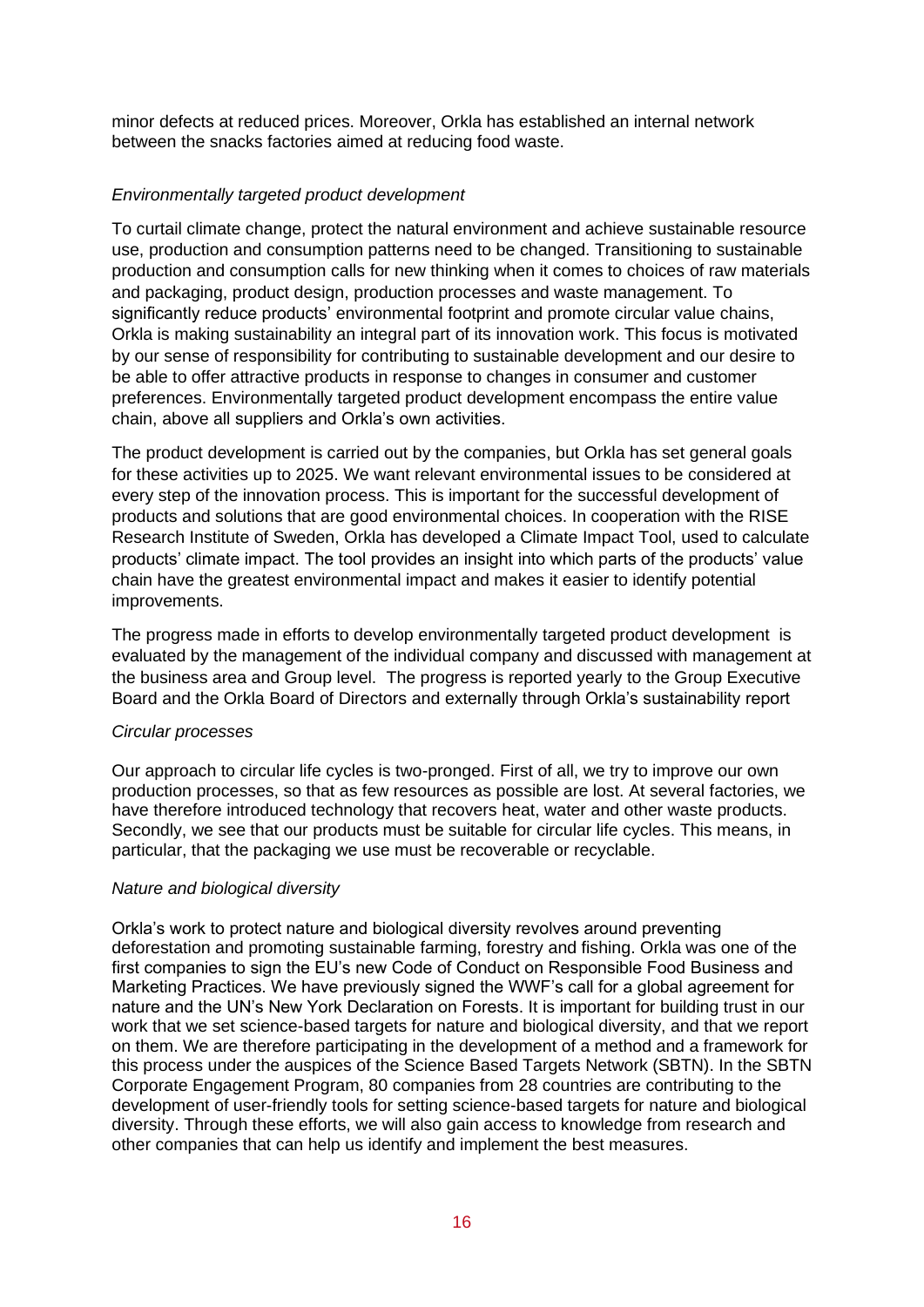## **Care for people and society**

#### *Promote healthy, sustainable consumption*

Given our presence in close to 30 countries, it is important that Orkla finds local answers to the major global challenges. That is why we work to integrate sustainability into our operations and make it an increasingly significant source of innovation and growth. As part of Orkla's sustainability strategy, we want our companies to actively develop products that promote a healthy, sustainable lifestyle, and we carry out campaigns and other activities to provide guidance to and engage consumers and professional customers.

Orkla is committed to responsible marketing to children and young people and has adopted a restrictive practice in this respect. The companies adhere to the principles governing responsible marketing set out in the EU Pledge. In Norway, Orkla has played a key role in establishing the voluntary industry collaboration body, the Food and Drink Industry Professional Practices Committee, and sits on the Committee's Board. Moreover, several Norwegian companies have signed the Guide Against Greenwashing in marketing by SHIFT.

Several of the companies use brand marketing to promote good health, encourage recycling and other good environmental behaviour and support activities of benefit to the community. This work is carried out by the individual companies within the framework of Orkla's general sustainability strategy. The results of these efforts are evaluated by the management of each company and reported to Orkla's central sustainability team and the Group Executive Board in connection with the annual sustainability reporting.

#### *Local value creation*

Sustainability challenges, increasing global competition and technological advances give rise to a need for adaptation and innovative thinking with regard to the way value is created. At the same time, many countries are struggling with high unemployment, growing economic inequality and the non-participation of some groups in the labour force. These challenges underscore the vital role played by the business community in creating new jobs, promoting inclusive workplaces, increasing productivity and fostering respect for fundamental rights. Cooperation between business and industry, the authorities and other key social players will be crucial to creating growth that is economically, environmentally and socially sustainable.

As part of Orkla's sustainability strategy up to 2025, we have set goals to create positive ripple effects and make a genuine difference for communities in the countries in which we have a presence. Orkla wants to create good workplaces and help to solve important societal challenges in partnership with others. By collaborating with others, we can also contribute to solving global health and sustainability challenges. Moreover, the Orkla companies generate financial ripple effects for local communities in the form of jobs, tax revenues and sourcing from local suppliers**.**

Each company has an independent responsibility for identifying local needs and issues, and planning relevant actions. However, we want our engagement to be linked to the main topics in Orkla's sustainability strategy, so as to be able to reap benefits from the work that is being done elsewhere in the Group and achieve maximum impact. The work in the companies is headed by the CEO with the support of the company's sustainability manager. The progress of this work is tracked through Orkla's annual sustainability reporting. Orkla's approach to society engagement is evaluated by the corporate communication and sustainability team as part of strategy reviews.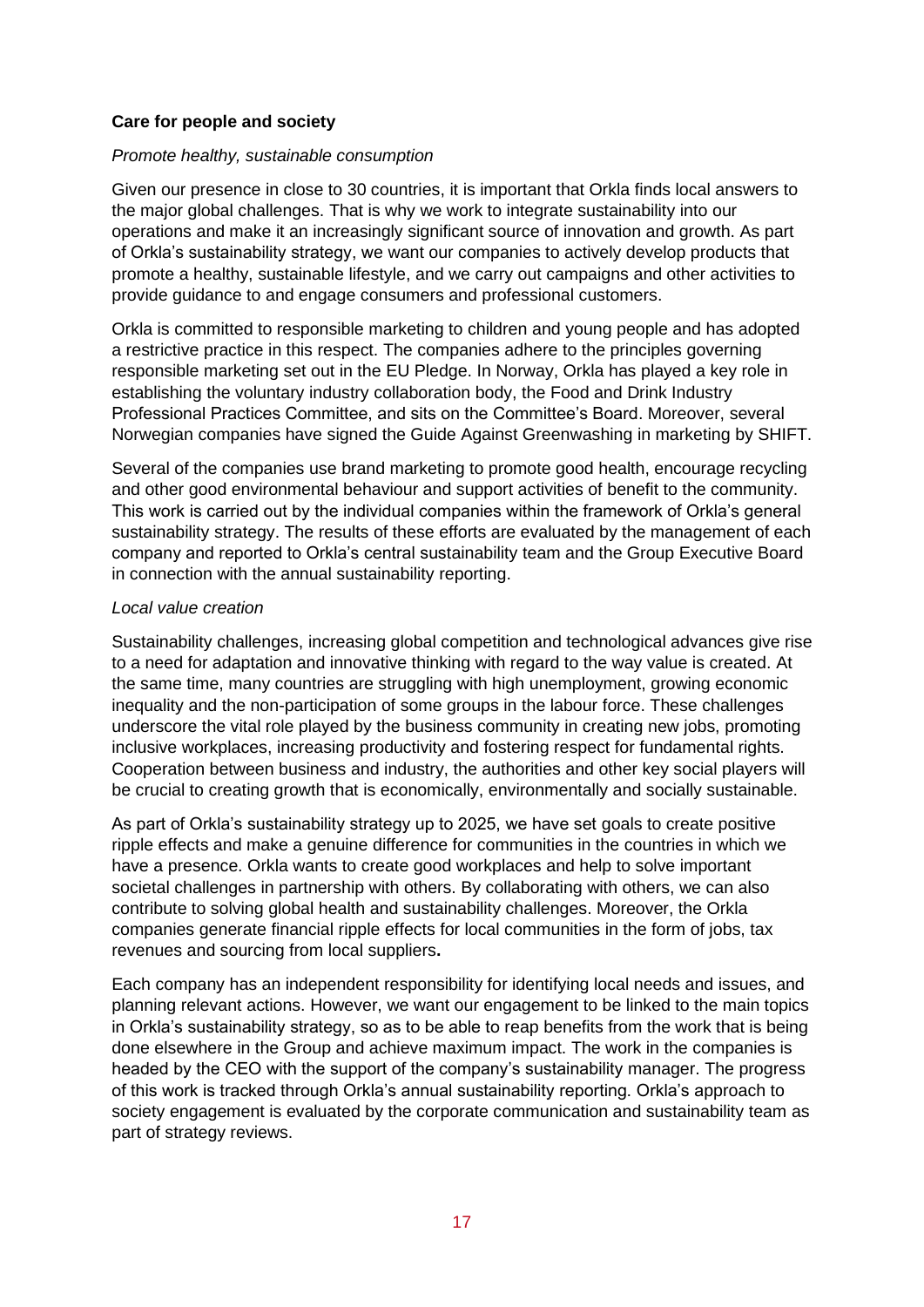## Tax

Orkla aims to be a responsible taxpayer. This is recognised by the Orkla Group Tax Strategy, which establishes a clear and strong Group approach based on openness and transparency in tax reporting and compliance, wherever the Group has business operations. Thee tax strategy is publicly available and can be accessed [here.](https://www.orkla.com/sustainability/orklas-corporate-responsibility/7844-2/) Thetax strategy document is effective for the calendar year ending 31 December 2022, and is furthermore formally reviewed and approved by the Board's Audit Committee on behalf of the Board of Orkla ASA.

The Boards Audit Committee sets out the Orkla Group's strategy, policy and approach in conducting its tax affairs and managing tax risks. This Strategy includes all taxes, including but not limited to corporate income tax and indirect taxes such as VAT, excise and customs duties. The Orkla Group Tax Team and the Group centre periodically review this tax strategy. Any amendments will be approved by The Board's Audit Committee,whilst, annual re-approval without material changes is done by the Group Chief Financial Officer.

All Orkla Group companies are obliged to conduct their tax affairs consistent with the objectives outlined in the Tax Strategy linked above. These objectives consider all requirements present in the countries in which the Group operates. The Tax Strategy, §1.3, also refers to the sustainable development strategies within the organization. The Tax Strategy maintains consistency with the Group strategy in that all decisions that may have tax effects shall be consistent with and complement the Group's overall strategy. Additionally, any key business decisions made should be conscious of the tax consequences and aim to optimize the after-tax returns for the Group's shareholders.

The Group Tax Code of Conduct presented in the Tax Strategy outlines the detailed principles setting out how the management of the Orkla Group operates with respect to tax matters when supporting the Group Tax Policy. Each Group company is responsible for conducting its tax affairs in accordance with the Group Tax Code of Conduct. The Group Tax Team is the main tax knowledge resource for the Group and monitors substantial tax risk including compliance and tax optimization at a Group level. The Group Tax Team also collaborates with the Group companies to provide guidance and ensure compliance.

In terms of tax risks, diligent, professional judgment is employed in order to make suitable decisions on how the risk is to be managed. The Group Tax Team conducts tax risk assessments on a regular basis. They additionally cooperate with both the business areas and Group companies ensuring that the requirements of the Group Tax Strategy are met. In the case of identified uncertainties pertaining to the appropriate tax legislation, written advice evidencing the facts, risks and conclusion may be taken from the Group Tax Team or from external advisors to facilitate the decision-making process.

The Orkla Group has a whistleblowing channel through which concerns about potential unethical or illegal behaviour can be reported, also within the tax area. All employees are encouraged to report instances through this channel if reporting to their manager is not desirable.

The Group's quarterly and annual tax reporting process is performed in conjunction with the preparation of the quarterly and annual accounts and is presented to the external market. The tax reporting from the group companies is reviewed and quality checked by a member of the Group Tax Department. Once the consolidated tax numbers are finalized, there is a final review by Head of Group Tax and Head of Corporate Accounting. Subsequently, the consolidated tax numbers are reported internally to the Group Management.

Orkla aims to make complete, accurate and timely disclosures in all returns and other correspondence with the tax authorities. With this goal in mind, Orkla considers resolving all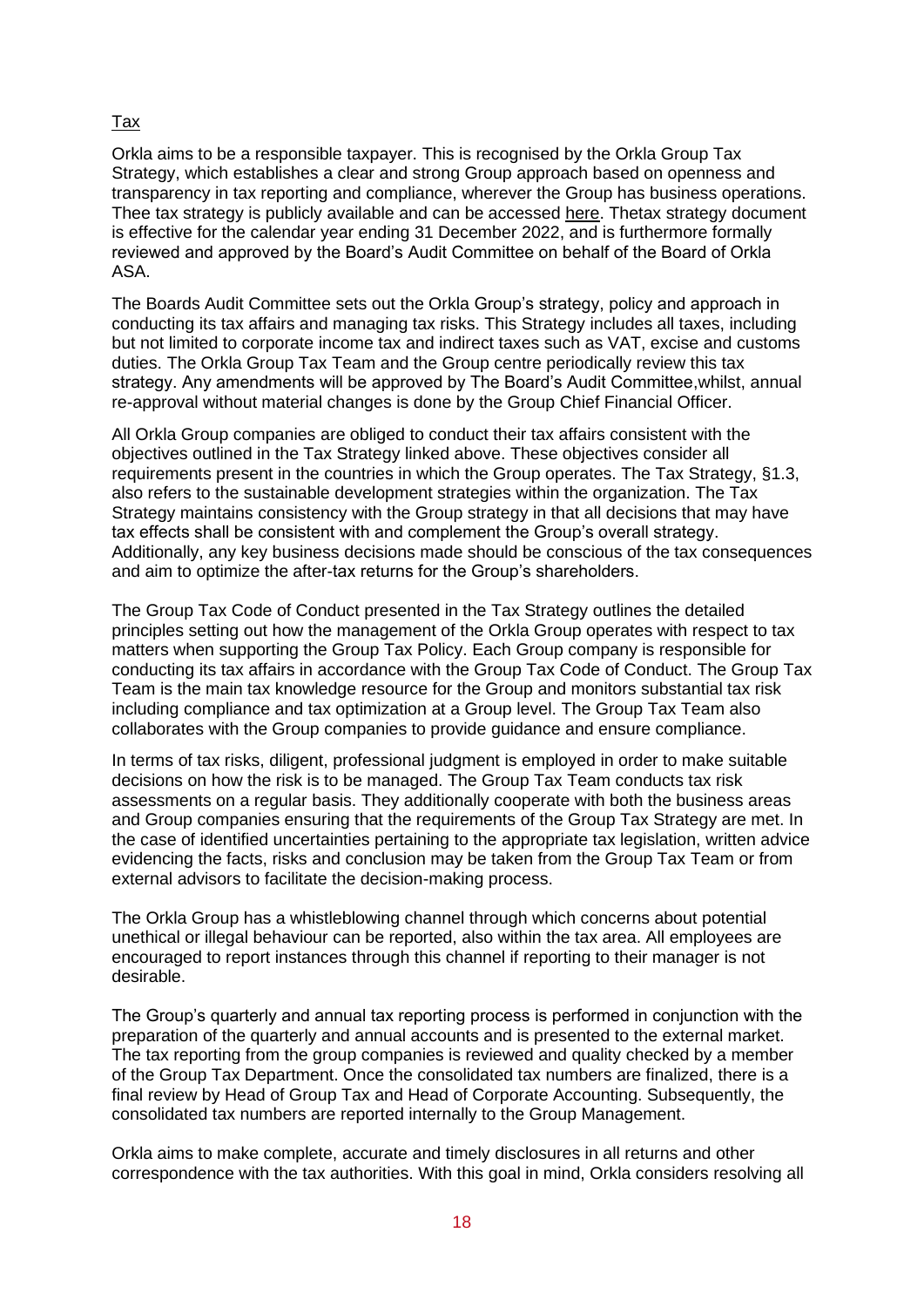uncertain material tax issues in advance with the tax authorities. Moreover, any uncertain positions in the current tax year will be reflected in the tax returns. This allows the disclosure of complete and accurate information thus avoiding potential penalties and reputational damage with the tax authorities. As a measure of control to ensure sufficient quality, the auditor generally performs a review of the tax documents prior to submission.

Orkla is a member of the Confederation of Norwegian Enterprise (NHO), and they regularly address issues to Norwegian tax authorities, also on tax issues (for instance in connection with proposed changes to the tax legislation). Further, the Head of Group Tax in Orkla is a member of the tax advisory council for the Confederation, which also addresses tax policy matters.

The Orkla Group has a process for collecting input from internal and external stakeholders through quarterly meetings with different internal stakeholders and the auditor. Every quarter a meeting forum called Group Tax Committee is held and consist of senior participants from different departments such as Internal Audit, Group Accounting, Group Treasury, Group Legal as well as the Group CFO. In addition, there are quarterly meetings with the Orkla ASA Board of Directors' Audit Committee. In this meeting, the board members and the appointed auditor are informed about significant tax matters and are able to ask questions and provide input and direction. Orkla Group Tax also arrange an annual meeting with the auditor to explain in more detail the different tax issues for their input and approval.

#### *A responsible and inclusive employer*

Orkla is a major employer with operations in many countries. This entails a responsibility for safeguarding its employees' health and safety and respecting human rights such as freedom of expression, access to equal opportunities and the right to fair working conditions. By developing good workplaces and engaging in improvement work in the countries where we have a presence, we can improve the welfare of and generate positive ripple effects for thousands of people. This is important, moreover, for creating a strong organisation and achieving our business goals. Orkla's efforts to be a responsible employer are limited to our own operations.

Orkla wants to be an attractive employer that offers good working conditions and fair and competitive terms for all its employees. We have long-term goals for promoting diversity and equal opportunities, fair working conditions, human resource development and workplaces characterised by openness and respect. Orkla's Responsible Employer and Human Rights Policy sets out general guidelines for the way we are to create good workplaces, respect key human rights and promote a culture based on openness, respect and care. Orkla also has more detailed internal requirements and guidelines for several of the topics covered by the policy, developed by the central HR department. This includes efforts to prevent discrimination and harassment, fulfil the right to employee consultation and ensure that all employees receive a wage that meets their fundamental needs. The goals and internal policies in this area have been adopted by Orkla's Group Executive Board and apply to all business areas and companies. Responsibility for driving the work lies with the management of each business unit, with the support of the human resource (HR) and sustainability functions.

Efforts to ensure Human Rights must be based on a preventive approach, with emphasis on the precautionary principle and the principle of continuous improvement. All companies are required to carry out an annual assessment of the risk of undesirable practices in the areas covered by Orkla's Responsible Employer and Human Rights policy and must draw up a plan of improvement initiatives. The assessment is reported to the business areas and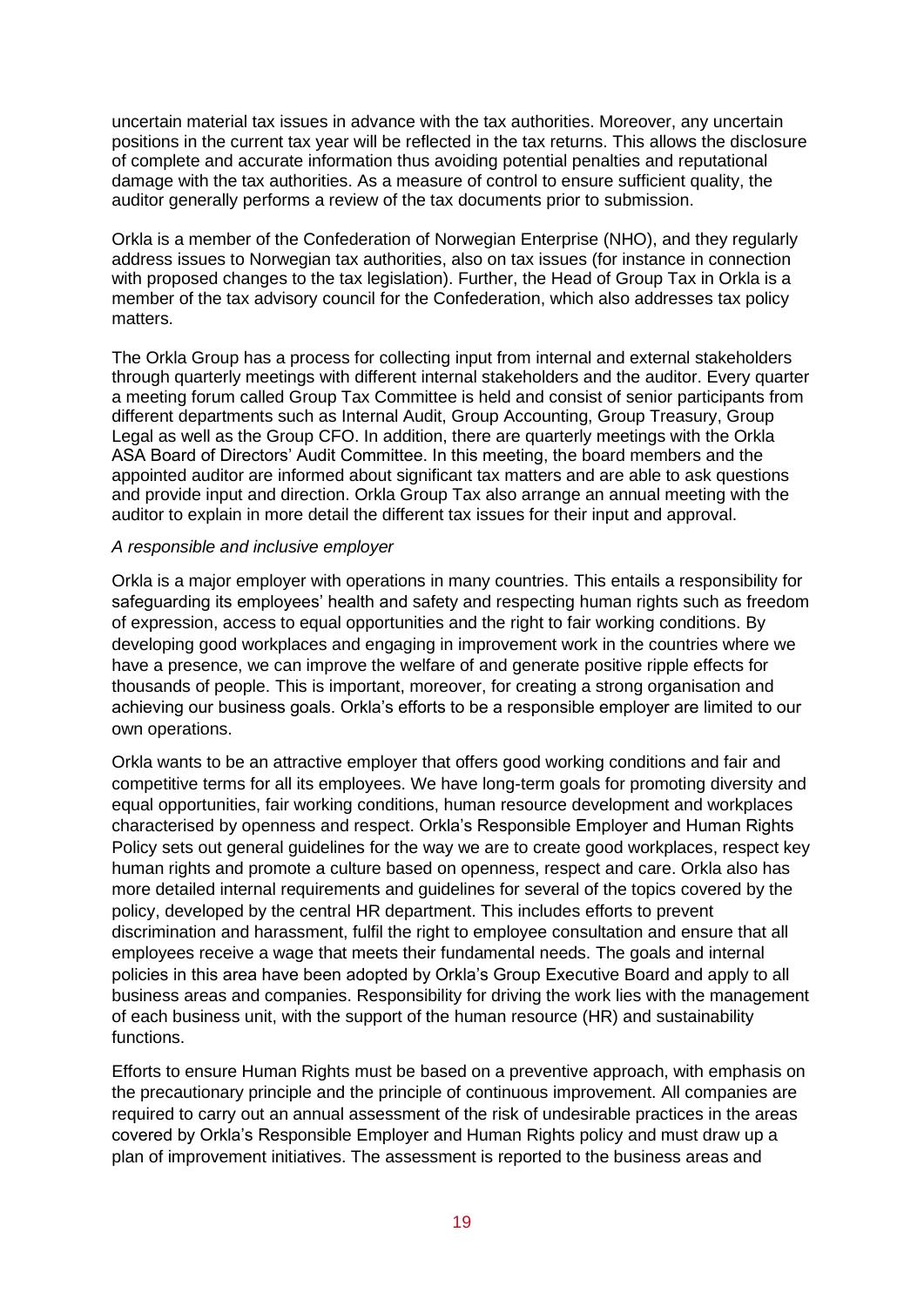summed up in an annual progress report to Orkla's Group Executive Board and Board of Directors.

Orkla wants to be an attractive employer that offers good working conditions and fair and competitive terms for all its employees and uses external tools for benchmarking pay and conditions. The companies have formal wage-setting procedures and employment contracts that prevent discrimination, safeguard the right to negotiated collective agreements and ensure necessary protection of employee rights. All the companies use written employment contracts for both permanent and temporary employees.

Orkla has a harmonised process and common system solution for evaluating and following up on personnel at all levels (people dialogue), and the target is 100 % completion of this dialogue In addition, the companies have their own procedures for following up on employees and carry out a wide range of activities to promote collaboration and job satisfaction. Competence development is driven jointly by the Group's central HR staff and the companies. The work is evaluated regularly by Orkla's central Human Resources Development Board. A common portal solution has been established which is used to carry out and follow up on course activities across companies and countries. Orkla have a strong focus on ensuring equal opportunities and fostering a culture of belonging and inclusion of our employees. We believe in diversity and work with specific measures to embrace this through inclusive communication and leadership.

Good formal arrangements for dialogue between management and employee representatives are important for ensuring collaboration on business strategy and proper handling of matters that affect employee interests. Orkla has a corporate agreement that regulates collaboration between Orkla and the employee organisations. Regularly, Orkla conducts a global employee survey (My Voice) to get feedback from employees on topics concerning career development, well-being, management satisfaction and other important topics related to employee engagement.

The employees are represented on Orkla's Board of Directors by four out of a total of 10 Board members. An intra-group cooperation with trade unions is structured around the Group Committee of Trade Union Representatives (GCTUR). The GCTUR is composed of elected trade union representatives from companies and/or undertakings within the Orkla Group in such a way that reflects the membership composition and is representative of the entire Group.

GCTUR elects an Executive Committee (OFR-AU/GCTUR-EC) of up to 7 persons. The Executive Committee shall be representative of the entire Group, and the employee representatives and observers on the Group's Board of Directors also sit on the Executive Committee. The GCTUR-EC meet regularly with the Group's executive management to discuss matters relevant to the Group.

In addition to Orkla's central corporate democracy systems, the companies have local employee consultation procedures. Around 85 per cent of Orkla's employees work in companies that have established formal bodies for cooperation between management and employee representatives. The aim is for all the companies in the Group to have such collaborative bodies.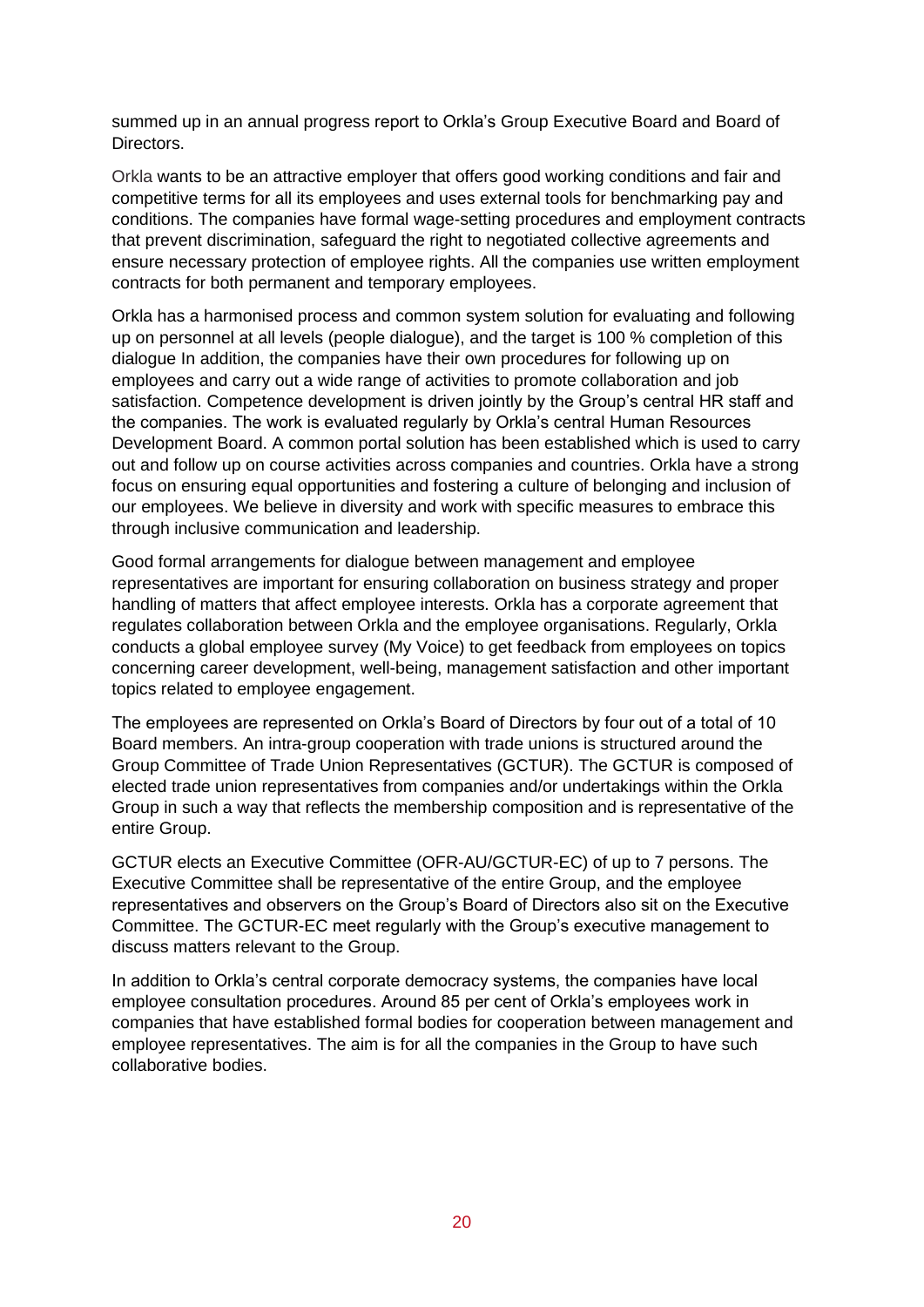### *Integrity*

Corruption and other unethical business practices limit the possibilities of economic development and hamper competition on equal terms. Moreover, strict regulations prohibit such practices, and regulatory breaches can result in high fines and other sanctions. Orkla's efforts to promote a corporate culture characterised by high ethical awareness and integrity are therefore focused on regulatory compliance, but also lay a crucial foundation for our ability to succeed as a company. Orkla's integrity work focuses primarily on the Group's own operations, but also covers the supply chain and collaboration with customers and other business partners.

Orkla has set general goals for its long-term efforts to foster an ethical corporate culture that all the companies must strive to achieve. Orkla has zero tolerance for corruption, price-fixing agreements, market sharing or other measures that impede free competition. Orkla's anticorruption manual, competition law manual and Code of Conduct describe the Group's standards and guidelines in this area.

Orkla provides training in anti-corruption and competition law for management and employees considered to be exposed to risk. Under Orkla's Supplier Code of Conduct, suppliers are required to have zero tolerance for corruption. In connection with acquisitions and large investments, Orkla assesses the risk of becoming involved in breaches of anticorruption and competition law, and Orkla companies must take risk-mitigating actions to prevent independent business partners from being a party to corruption or other illegal or unethical activities in connection with their business dealings with Orkla.

Responsibility for compliance with laws and regulations and Orkla guidelines lies with the management of the individual company and is monitored by Orkla's compliance and internal audit functions. Regular status reports in this work are submitted to Orkla's Group Executive Board and Board of Directors.

Orkla considers it important to foster an open, constructive dialogue in the workplace, and in the past few years has improved its internal procedures for handling and reporting grievances and whistle-blowing matters. As a general rule, we want employees to report concerns to their immediate superior or another manager at Orkla. If employees do not wish to notify grievances to any of these persons, matters may be reported anonymously to Orkla's central whistle-blowing system. This is administered by an independent company, and the employee is able to communicate in his or her local language. All whistle-blowing matters are dealt with by the head of Orkla's internal audit department.

#### *Occupational health and safety*

A safe, healthy working environment is a fundamental right for all employees, and essential to stable, efficient operations. Orkla is committed to promoting the good health of its employees. We apply the same occupational health and safety requirements in every country in which we operate, and our companies work systematically to prevent injuries and promote a healthy workplace. The efforts to ensure occupational health and safety primarily target Orkla's own operations, while responsibility for contributing to good working conditions in the supply chain falls under the topic "Sustainable raw materials".

Orkla's ambition is to run its operations with zero injuries. We aim to achieve this goal by means of effective risk management, systematic efforts to prevent injuries and work-related diseases and by involving all our employees and providing relevant training. Each company